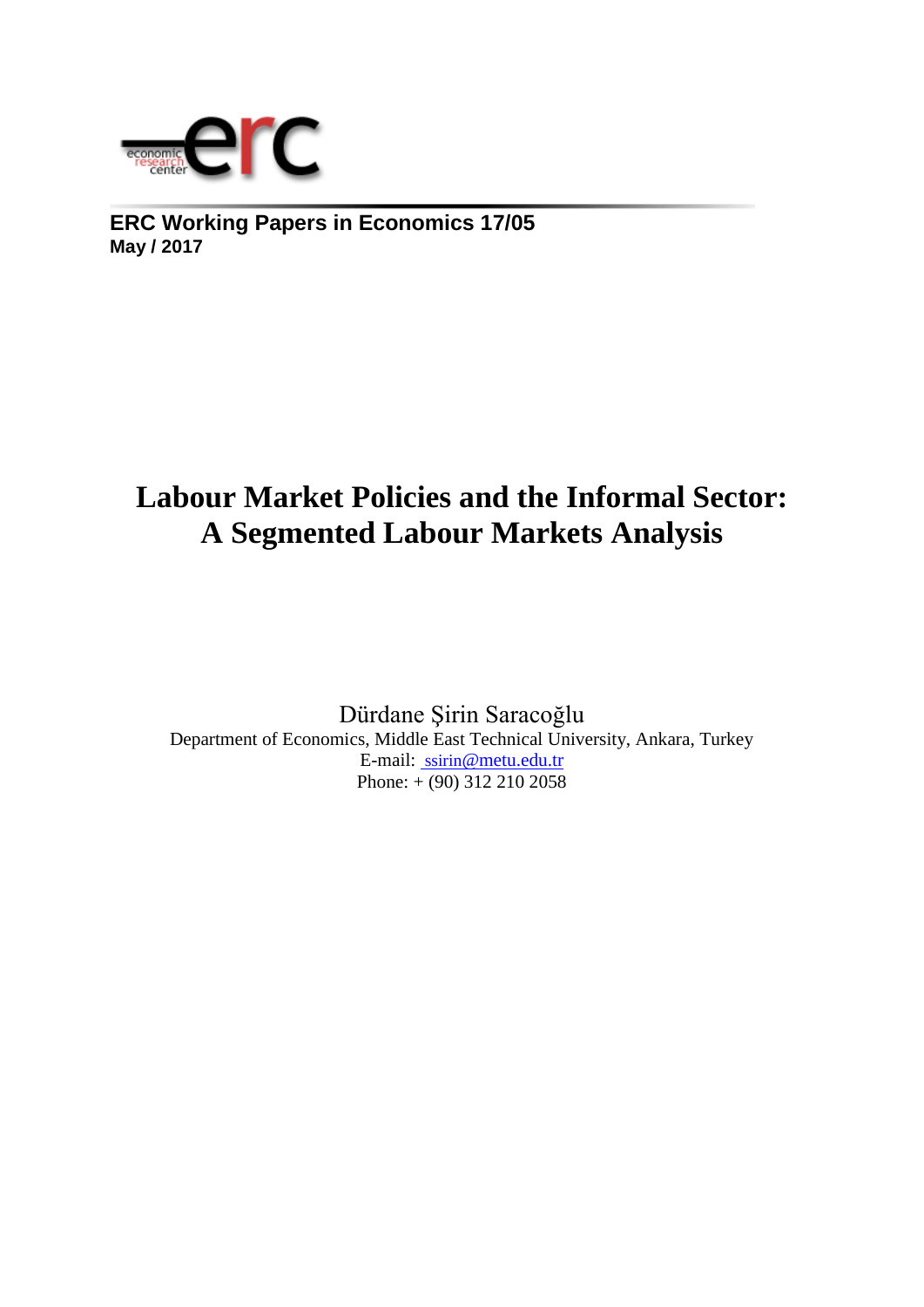## **LABOUR MARKET POLICIES AND THE INFORMAL SECTOR: A SEGMENTED LABOUR MARKETS ANALYSIS\***

Dürdane Şirin SARAÇOĞLU

*Middle East Technical University, Department of Economics, Ankara, Turkey* Üniversiteler Mahallesi, Dumlupınar Bulv., No.1 Ankara, Turkey 06800 Office tel: +90 (312) 210 2058 Office fax: +90 (312) 210 7964 *E-mail:* ssirin@metu.edu.tr

#### **Abstract**

In this paper we develop a dynamic model of a multi-sector economy with an *informal sector and segmented labour markets first to demonstrate how informal production and employment decline in transition towards the steady state, and second to analyse the impact of various labour market policies at the steady state. Our results primarily indicate that informal employment share increases with minimum wage, and decreases with reductions in the payroll taxes, moreover, reducing the tax imposed on employer is more effective in reducing the informal employment share, while reducing the tax imposed on employee is more effective in increasing consumer felicity.*

*JEL Classification codes*: C61; J42; O17; O41

*Keywords*: Segmented labour markets, informal employment, payroll taxes, minimum wage, dynamic modelling

## **1 Introduction**

1

Informality in employment and production activities remains to be a prevalent issue especially in developing economies. Co-existence of strict labour market policies as well as costly and time-consuming bureaucratic processes along with insufficient or lacking enforcement of the rules and regulations increases the attractiveness of informal activities. For a producer, informality implies non-compliance with the government regulations and bureaucratic procedures with the possible consequence of official penalties when caught by the government if there is any serious enforcement, in addition to poor access to public services, including limited protection by law and order (Loayza, 1996; Sookram & Watson,

<sup>\*</sup> The author acknowledges financial support from TUBITAK (the Scientific and Technological Research Council of Turkey). The views expressed here do not necessarily represent those of TUBITAK. The author would like to thank Serkan Küçükşenel for helpful discussions.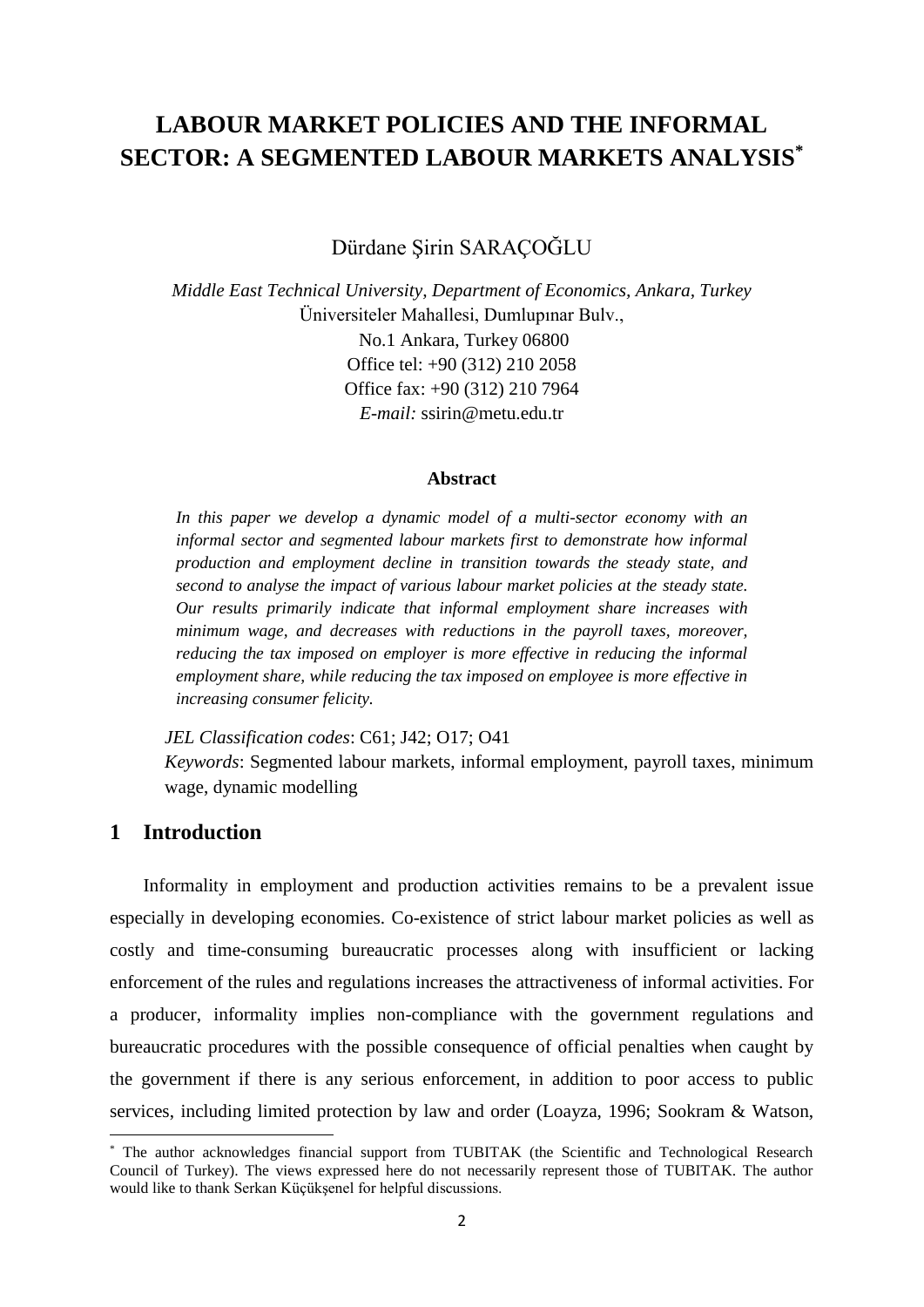2008; Ulyssea, 2010). From the point of view of a worker, on the other hand, the costs associated with being formal entails taxes that relate to formal labour contracts, such as income taxes and social security contributions, while being informal involves lack of social security benefits and job protection, high turnover rates in the informal labour market, and is related to ineffective government institutions (Ulyssea, 2010; Jonasson, 2012). From the government's perspective, existence of informality brings about significant tax losses and limits the ability to efficiently apply tax policies as well as administer social security legislation (Fortin, Marceau, & Savard, 1997). Tax losses, in return, undermine the ability of the government to provide public goods, including law and order, healthcare, education, efficient tax and regulatory institutions, and a well-functioning and incorruptible public administration (Johnson, Kaufman, & Shleifer, 1997).

A considerable body of research has concentrated on the positive relationship between the tax burden, strict labour market policies and regulations, and the size of the informal sector. Using an endogenous growth model, Loayza (1996) shows that an excessive tax burden and regulations with weak enforcement result in a large informal sector, which further lead to a reduction in the rate of economic growth. In a CGE model with firm heterogeneity in which formal and informal firms emerge endogenously, Fortin et al. (1997) assess that a rise in the tax rate on firm profits, in the payroll tax, and in the government determined wage rate all lead to an increase in the significance of the informal sector. Johnson et al. (1997), focusing on the transition economies of Eastern Europe and former Soviet Union, argue that economies with relatively unfair taxes, relatively excessive regulation, low tax collection, and relatively poor public goods, experience a higher share of unofficial activity and slower economic growth than otherwise. Building on the theoretical model established in Johnson et al. (1997), and introducing endogenous decision to work in the informal sector, Ihrig and Moe (2004) determine that increased degree of enforcement and/or a reduction in tax rate will prompt an agent to shift labour from the informal sector to the formal sector, reducing the size of the informal sector. Additionally they find that the degrees by which these two policy changes impact the size of the informal sector differ.

Within the framework of a search and matching model, Albrecht, Navarro, and Vroman (2009) show that the labour market policies that are administered only in the formal sector also impact the size and composition of employment in the informal sector; in particular, an increase in payroll tax significantly increases the size of the informal sector and the number of workers accepting jobs in this sector. On the other hand, developing a two-sector matching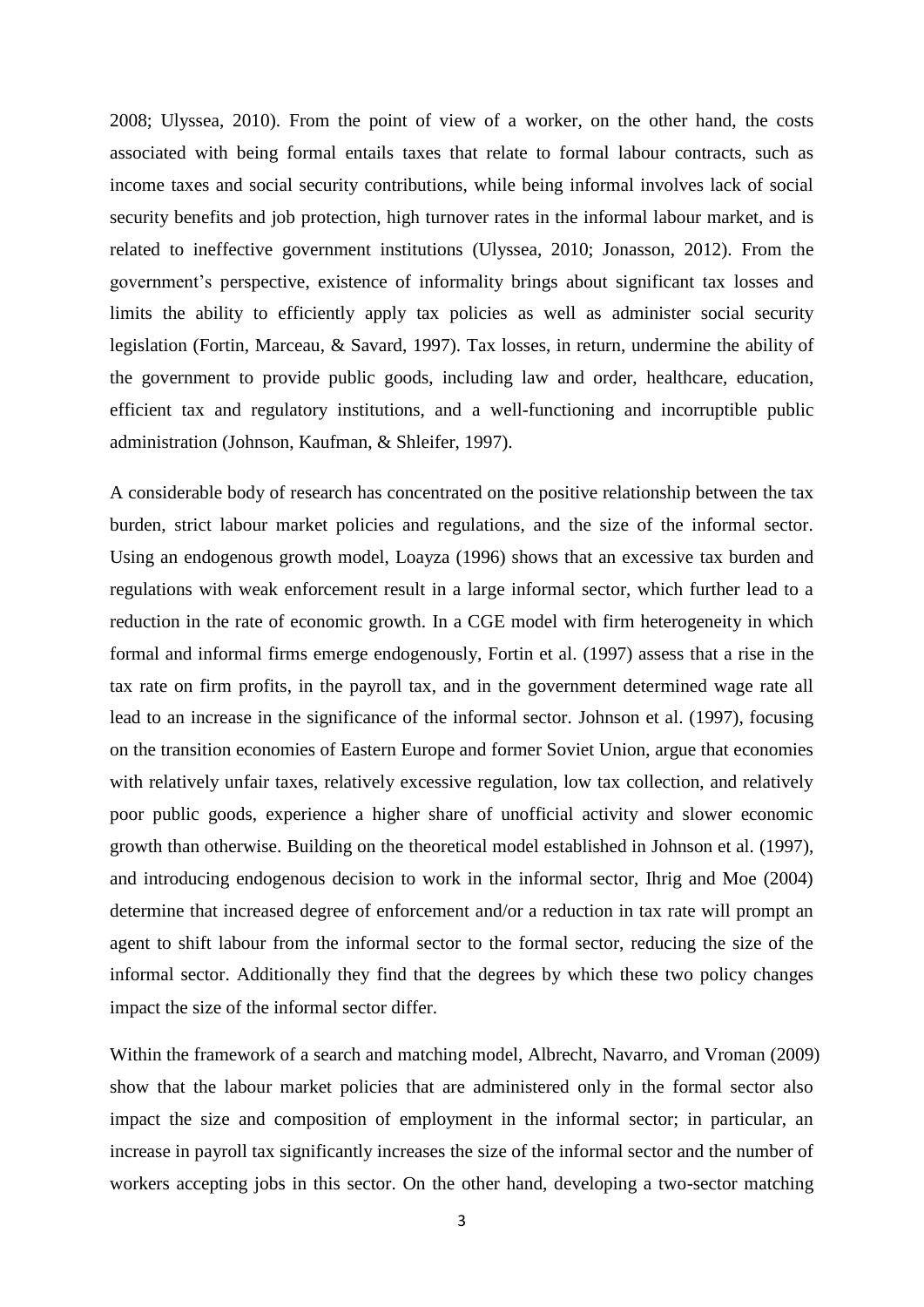model and applying the model to Brazilian data, Ulyssea (2010) finds that reducing payroll taxes and increasing unemployment benefits prove to be ineffective in reducing informality while decreasing formal sector entry costs are associated with a lower informal empoyment. In the same vein, within the framework of a dynamic matching model, Fugazza and Jacques (2003) determine that rather than applying a deterrence policy, policies geared towards increasing the individuals' benefits of joining the formal sector prove to be more effective in reducing the size of the informal or irregular sector.

In addition to the literature exploring the impact of taxation and enforcement policies on the informal sector and employment, there is also a separate strand of literature which deals with the impact of changing minimum wage laws, which indirectly affect informal activity. In that context, for the case of Brazil, Fajnzylber (2001) finds that the impact of the changes in the minimum wage is not restricted only to those earning a minimum wage in the formal sector, but the impact appears to be present across the whole range of wage distribution, including those earning informal wage. As for employment impacts, he establishes that the increase in minimum wage leads to a decrease in informal employment or self-employment as the increase in the minimum wage renders formal employment more attractive. Conversely, for the case of Indonesia, Suryahadi, Widyanti, Perwira, and Sumarto (2003) argue that the increase in the minimum wage highly negatively impact the vulnerable groups in the formal sector, such as the females, the young, and the less educated, who lose jobs in the formal sector and have to relocate to the informal sector under low wage and poor working conditions. Lemos (2009), on the other hand, using data from Brazil, does not find any significant employment effect of the changes in minimum wages in either the formal or the informal sector.

Guided by the implications drawn from the previous literature, in this paper we build a dynamic model of a small-open developing economy including a formal sector, an informal sector, and an agricultural sector. Our objective is first to examine the path of transition of each sector's output and employment as the economy grows through time, and secondly to analyse the effects of certain labour market policies on sectoral output, employment, and wages. The labour market is segmented in the sense that the informal sector and the agricultural sector hire unskilled labour from a perfectly flexible, competitive labour market at market-determined wages while the formal sector hires unskilled labour at the governmentdetermined minimum wage and skilled labour at an above-equilibrium efficiency wage. Absence or lack of enforcement of government laws and regulations can be considered to be a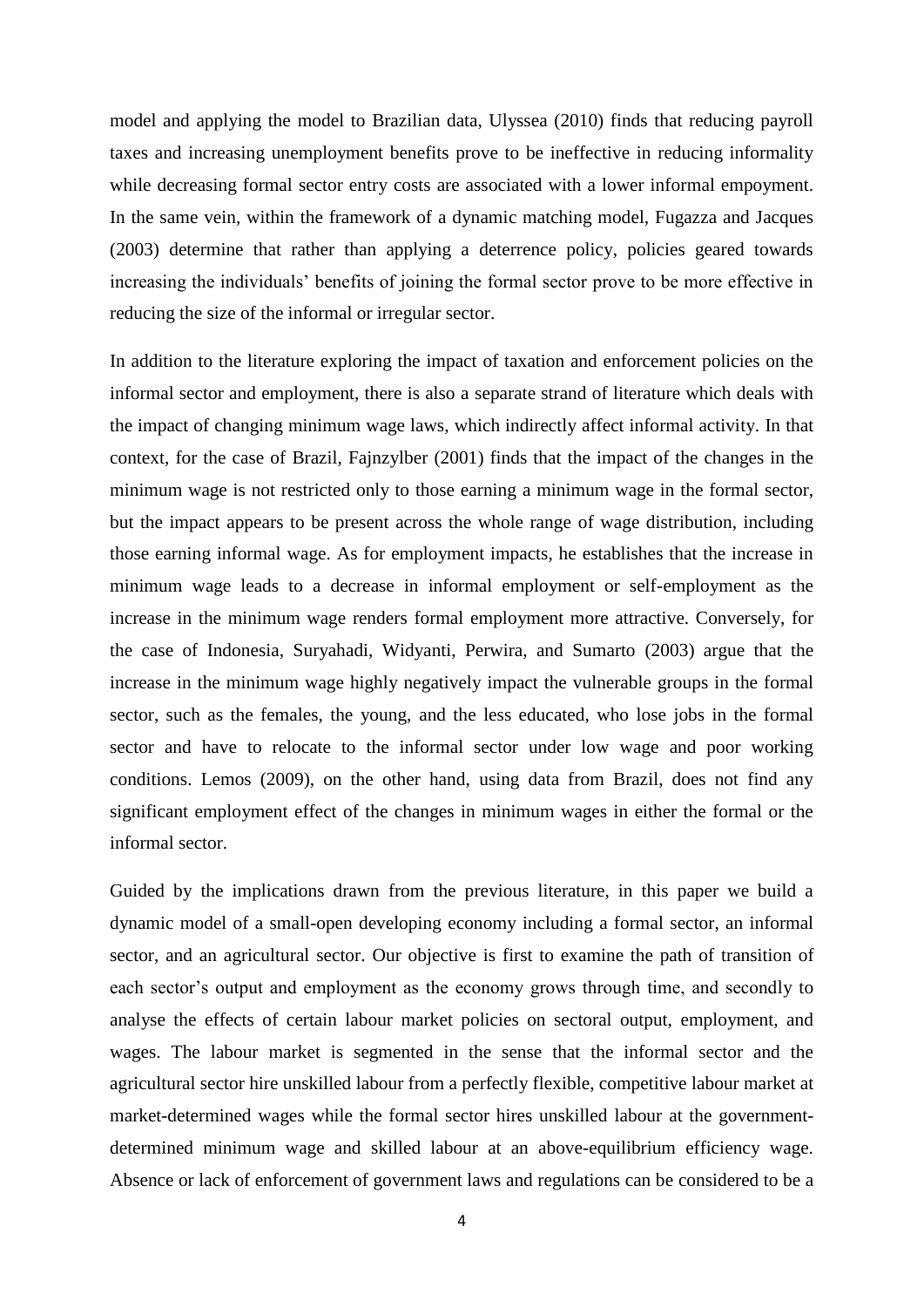prevalent attribute in developing economies. Correspondingly, one defining feature of our model economy is that in the formal sector, minimum wage laws as well as labour tax laws are perfectly enforced, while the informal sector and the agricultural sector evade these laws.

The model's initial equilibrium is fit to data from the Turkish economy, which, as of  $2013$ ,<sup>1</sup> has an informal or unrecorded employment share of 37 percent. Nevertheless, this share has declined from as high as 60 per cent in the 1980s after reaching a plateau around 50 per cent in the 1990s and early 2000s. The share of informal employment in non-agricultural employment, on the other hand, has shown an increasing trend in the late 1990s and early 2000s up to as high as 34 per cent, eventually declining after 2006. This outcome attests to the circumstance that labour exiting the agricultural sector has been more heavily employed in the non-agricultural informal sector rather than in formal sector in the late 1990s to early 2000s, but after 2006, non-agricultural labour has become increasingly more formal. Turkey, being a developing economy with a considerable but recently declining informal employment share, and a payroll tax burden on wages persistently higher than the OECD average (OECD, 2007), presents a viable and interesting case to study the theoretical model's transition and steady state equilibrium implications.

Results from the simulation of the baseline economy show that as the economy accumulates capital and grows with capital accumulation in transition, the share of informal employment in total employment and in non-agricultural employment gradually declines, while the share of unskilled workers in the formal sector gradually increases. That is, as agriculture loses labour to non-agricultural sectors in the transition and growth process, relatively more labour is reallocated in the formal sector as unskilled labour under fixed minimum wages than in the informal sector as unskilled labour under flexible wages. This outcome concurs with the declining informal employment share in total and also in non-agricultural employment in Turkey after 2006. Labour market policy experiments at the steady state equilibrium of our economy show that increases in minimum wages as well as increases in payroll taxes (both by the employer and the employee) lead to an increase in the share of informal employment. The fundamental contribution of our study is to consider the relative impact of each tax policy change on the economy's main aggregates. When we focus on the relative effectiveness of each policy, especially the payroll tax policies, understanding the policymaker's objective becomes essential. If the policymaker's objective is to reduce the share of informal employment in the economy, then reducing the payroll tax rate imposed on the formal producer from its baseline value takes precedence over reducing the payroll tax imposed on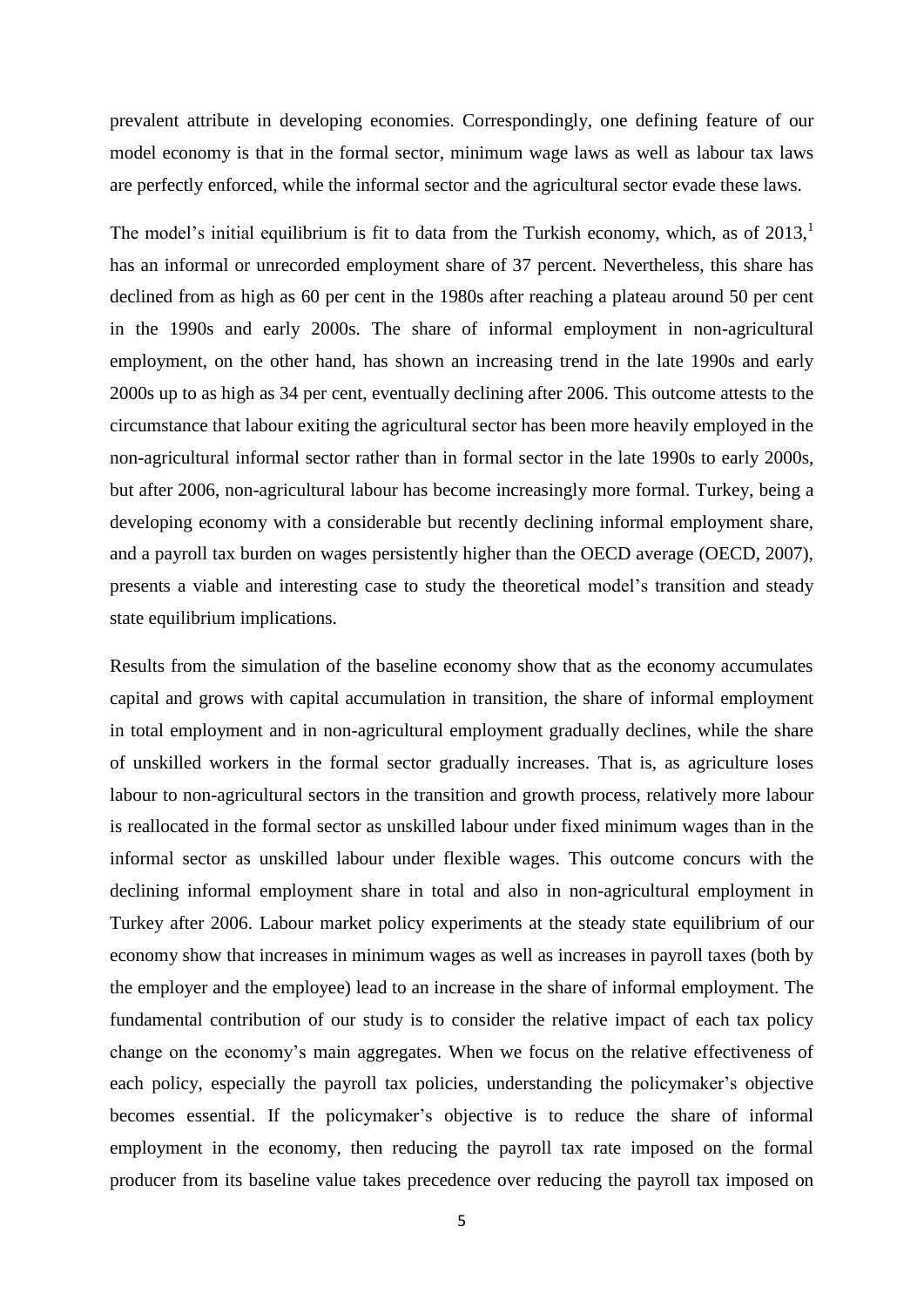the employee, that is, reducing the payroll tax rate on the employer is more effective in reducing the informal employment share than reducing the payroll tax rate on the employee. On the other hand, if the government's objective is to increase consumer felicity, then a policy designed to decrease the payroll tax rate imposed on the employee and to simultaneously increase the payroll tax on employer up to a certain extent takes priority. Increasing the payroll tax imposed on the employer too much in order to augment transfers eventually becomes detrimental with respect to consumer felicity, as well.

In what follows, we present the framework of the theoretical model, introducing the production sectors, the behaviour of households, and the labour market structure. Competitive equilibrium is defined and characterized in this section; steady state and transition path equilibria are also determined. Section 3 presents the data and the quantitative analysis of the baseline economy. Section 4 conducts comparative statics analysis of the impact of various labour market policy changes at the steady state, including changes in the minimum wage, and changes in the social security tax rates imposed on employer and employee. Finally Section 5 concludes the study.

#### **2 The model environment and methodology**

This section introduces the model environment, defines the competitive equilibrium, and presents the characterization of the competitive equilibrium. A small open economy with three production sectors is described. The production sectors included in the model economy are the agricultural sector, the informal sector, and the formal sector. The linkages between these three sectors materialize through the labour market. In the model economy, in addition to three production sectors, there are three types of economic agents: the producers, the household and the government. Production takes place using four factors of production: capital, skilled labour, unskilled labour, and land. The household owns all production factors, and generates income from renting or supplying them. The formal sector utilizes capital, unskilled labour and skilled labour in production, and produces a traded good which is both an investment and a consumption good. Since this is a small open economy, the price of the traded formal good is taken exogenously at the world price.

The informal sector uses capital and unskilled labour in production, and produces a nontraded consumption good. The informal good is a home-good and the informal goods market clears domestically, therefore the price of the informally produced good is determined in the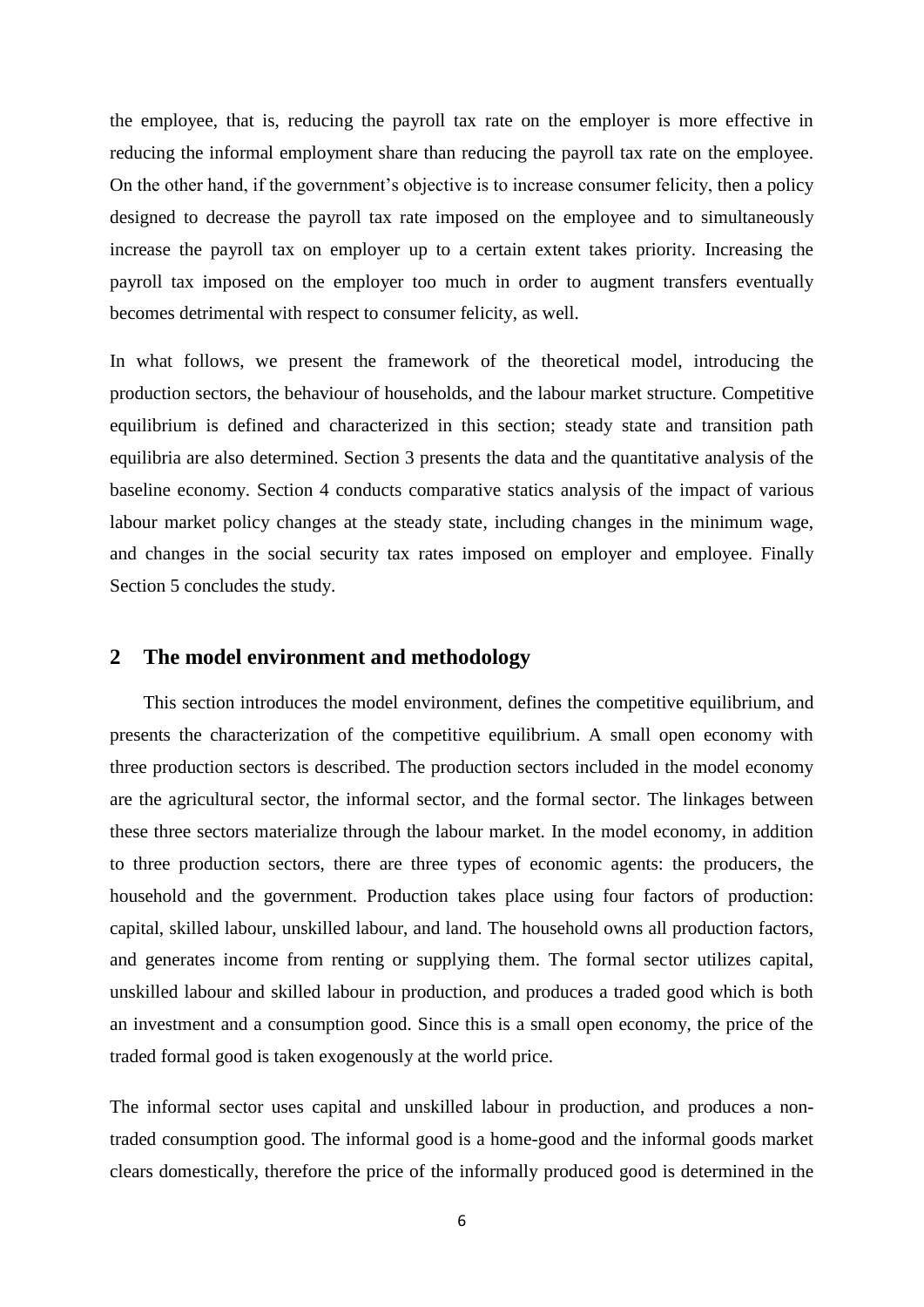domestic economy endogenously. The agricultural sector rents land and hires unskilled labour in production, and produces a traded pure consumption good. The price of agricultural good is also taken exogenously at the world price. Although foreign trade of goods are allowed in the model, there is no international mobility in labour and capital. Within the economy, capital is perfectly mobile across all sectors, and all sectors are subject to the same economy-wide rental rate for capital. On the other hand labour market is segmented implying that different sectors may hire labour from different labour markets under different wages. Land can be rented in and out only within the agricultural sector and the rents from land accrue to the household. Finally, the government only serves to collect taxes and distribute transfers, and has no particular consumption and investment behaviour. The government collects payroll taxes from the formal sector producer and formal sector labour: formal sector producer pays a labour tax on each unit of labour hired and the household pays a labour tax on wages earned in the production of formal sector output. One can think of these taxes as the contributions of the employer and the employee towards the social security and unemployment insurance funds of the employee, as they are fully paid as a transfer to the employee (or, the household) by the government in the consumer's lifetime.

One important feature of the theoretical model is that the labour market is segmented. The literature on segmented labour markets has gained momentum especially with Mazumdar (1983), and subsequently has focused on the formal versus informal labour markets analysis. In the present study, in modelling the labour markets, we follow the structure introduced in Agenor and Aizenman (1999). In the model, two types of labour are defined: skilled and unskilled. Skilled labour is employed only in the formal sector, while unskilled labour is employed in all production sectors. In segmented labour markets, distinct wages arise. The wage of the unskilled labour employed in informal and agricultural sectors is determined in a fully competitive labour market (that is, an informal and flexible labour market), and is fully based on demand and supply conditions. On the other hand, unskilled labour employed in the formal sector is paid a legally determined minimum wage. Lastly, skilled labour employed in the formal sector earns an efficiency wage above the market equilibrium wage. Once the formal sector decides on how much skilled and unskilled labour to hire, any labour that is not hired by the formal sector is absorbed by the informal labour market (to be employed in the informal and agricultural sectors). The skilled-unskilled labour market structure is also similar to that in Sargent (1987) in the sense that any labour not hired in the skilled labour market at the minimum wage is hired in the unskilled labour market at competitive wages. As a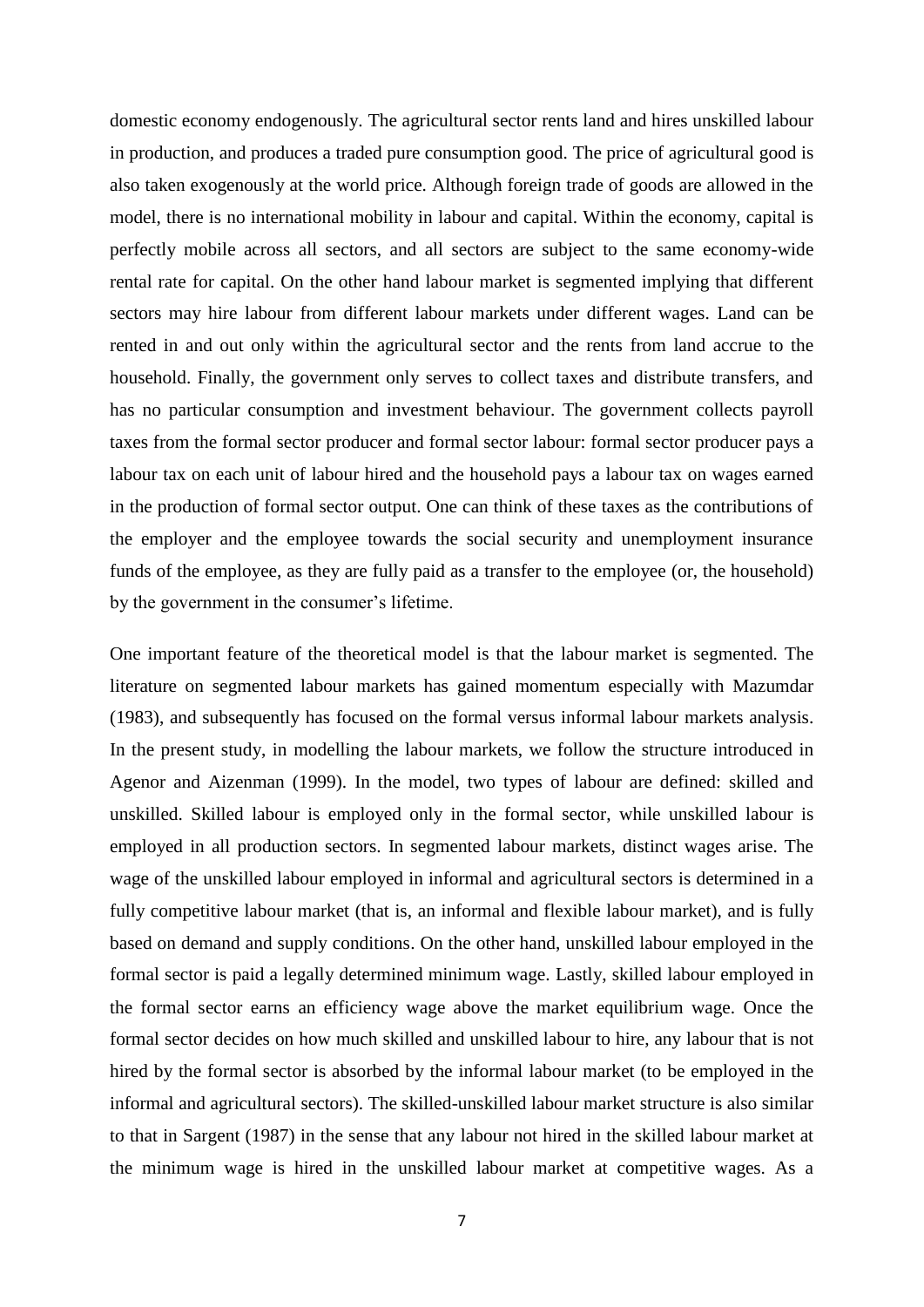consequence, there is no unemployment in the model. Since any skilled labour that is not hired in the formal sector can also be seeking employment in the informal labour market, there may well emerge an inefficient allocation of labour. In this model environment, one can define a competitive equilibrium as the follows:

**Definition.** A competitive equilibrium for this economy is a list of sequences of output prices, consumption levels, wage rates, capital and land rental rates, and production plans for each of the sectors, such that

 (i) given output and factor prices, the representative household maximizes the present value of her discounted intertemporal utility;

(ii) given output and factor prices, representative firms in each sector maximize profits;

(iii) non-tradeable (informal) goods market clears;

(iv) capital market and the informal labour market clear;

 (v) skilled labour is indifferent between shirking (not showing any effort) and not shirking on the job, as such, skilled labour wage depends on the equilibrium effort;

(vi) non-arbitrage condition holds between capital and land assets;

 (vii) total taxes collected by the government equal total transfers paid by the government, i.e. government budget balances every period;

(viii) Walras' Law holds.

#### **2.1 Production sectors**

As mentioned above, production takes place in three sectors. Producers in all three sectors have a similar motive: minimize costs and maximize profits. Below we elaborate on the production activities and profit maximizing behaviour in each sector.

#### **2.1.1 Formal sector**

Production in the formal sector follows a constant returns to scale technology:

$$
Y_F = B_F ( \varepsilon L_S )^{\delta_1} L_{U,F}^{\delta_2} K_F^{\delta_3}
$$

where  $Y_F$  is the formal sector production volume,  $L_S$  is the formal sector skilled labour demand,  $L_{U,F}$  is the formal sector unskilled labour demand,  $K_F$  is the formal sector capital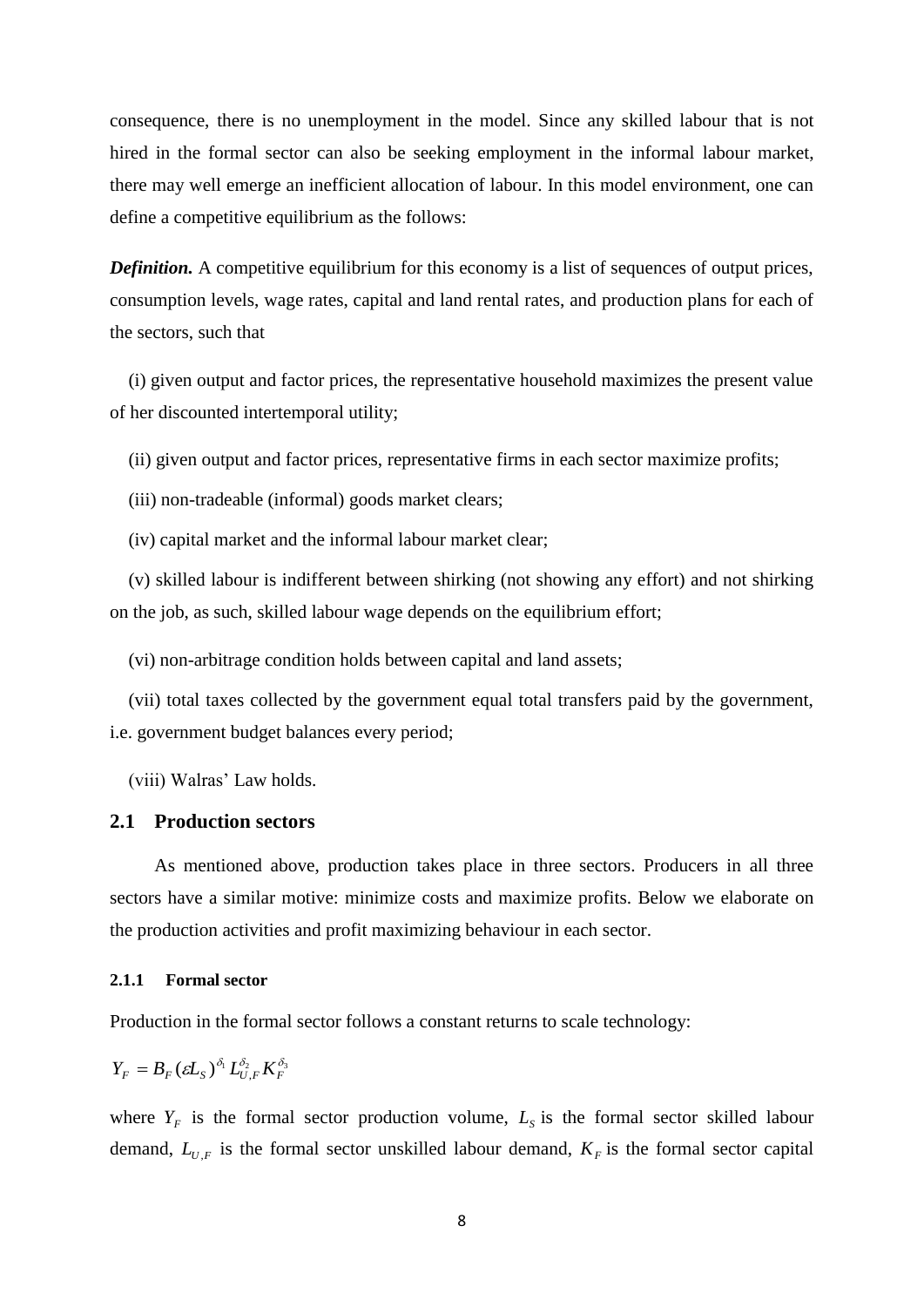demand,  $\varepsilon$  is the skilled worker effort coefficient, and  $B<sub>F</sub>$  is a scaling constant,  $B_F \equiv b_F \delta_1^{-\delta_1} \delta_2^{-\delta_2} \delta_3^{-\delta_3}$ . Here,  $(\delta_1, \delta_2, \delta_3) \in (0,1)$  and  $\delta_1 + \delta_2 + \delta_3 = 1$ .

*Skilled worker effort* The skilled worker effort analysis in this study follows that in Agenor and Aizenman (1999). Skilled labour has a preference between showing an effort of ε and working, thus earning an after-tax wage of  $(1-t)\omega$ , and not working (or, showing an effort of only 1-ε), summarized by the utility function  $u(\omega, \varepsilon)$ :

$$
u(\omega,\varepsilon) = \ln\{[(1-t)\omega]^{\gamma} (1-\varepsilon)^{1-\gamma}\}
$$

where  $0 < \gamma < 1$ . Assume that with probability  $0 < \phi < 1$ , a skilled worker in the formal sector is caught shirking on the job. If the skilled worker is caught shirking on the job with probability  $\phi$ , then the worker will be fired from the formal sector job paying wage  $\omega_s$  and will be compelled to look for a job in the informal labour market with wage  $\omega_i$ . Accordingly, the total expected utility that the worker gains by showing effort  $\varepsilon$  and earning an after-tax wage of  $(1 - i)\omega_s$  must be at least as much as the total expected utility gained by not showing any effort and shirking on the job (that is,  $\varepsilon = 0$ ):

$$
\gamma \ln \left[ (1 - t)\omega_s \right] + (1 - \gamma) \ln(1 - \varepsilon) \ge \phi \gamma \ln \omega_t + (1 - \phi)\gamma \ln \left[ (1 - t)\omega_s \right]
$$

In equilibrium, the worker is indifferent between showing or not showing any effort:

$$
\gamma \ln \left[ (1-t)\omega_s \right] + (1-\gamma)\ln(1-\varepsilon) = \phi \gamma \ln \omega_l + (1-\phi)\gamma \ln \left[ (1-t)\omega_s \right]
$$

which implies that

$$
(1 - \varepsilon)^{1 - \gamma} = \left(\frac{\omega_I}{(1 - \iota)\omega_s}\right)^{\phi_\gamma}
$$

or,

$$
\varepsilon = 1 - \left(\frac{\omega_I}{(1 - t)\omega_S}\right)^{\beta}; \beta = \frac{\phi\gamma}{1 - \gamma} > 0
$$
\n(1)

This equation indicates that the effort that skilled worker shows in equilibrium increases with formal sector skilled worker wage, decreases with informal labour market wage and the payroll tax rate.

*Formal sector producer analysis* Representative producer in the formal sector chooses the allocation of capital, skilled and unskilled labour amounts, along with the wages to be paid to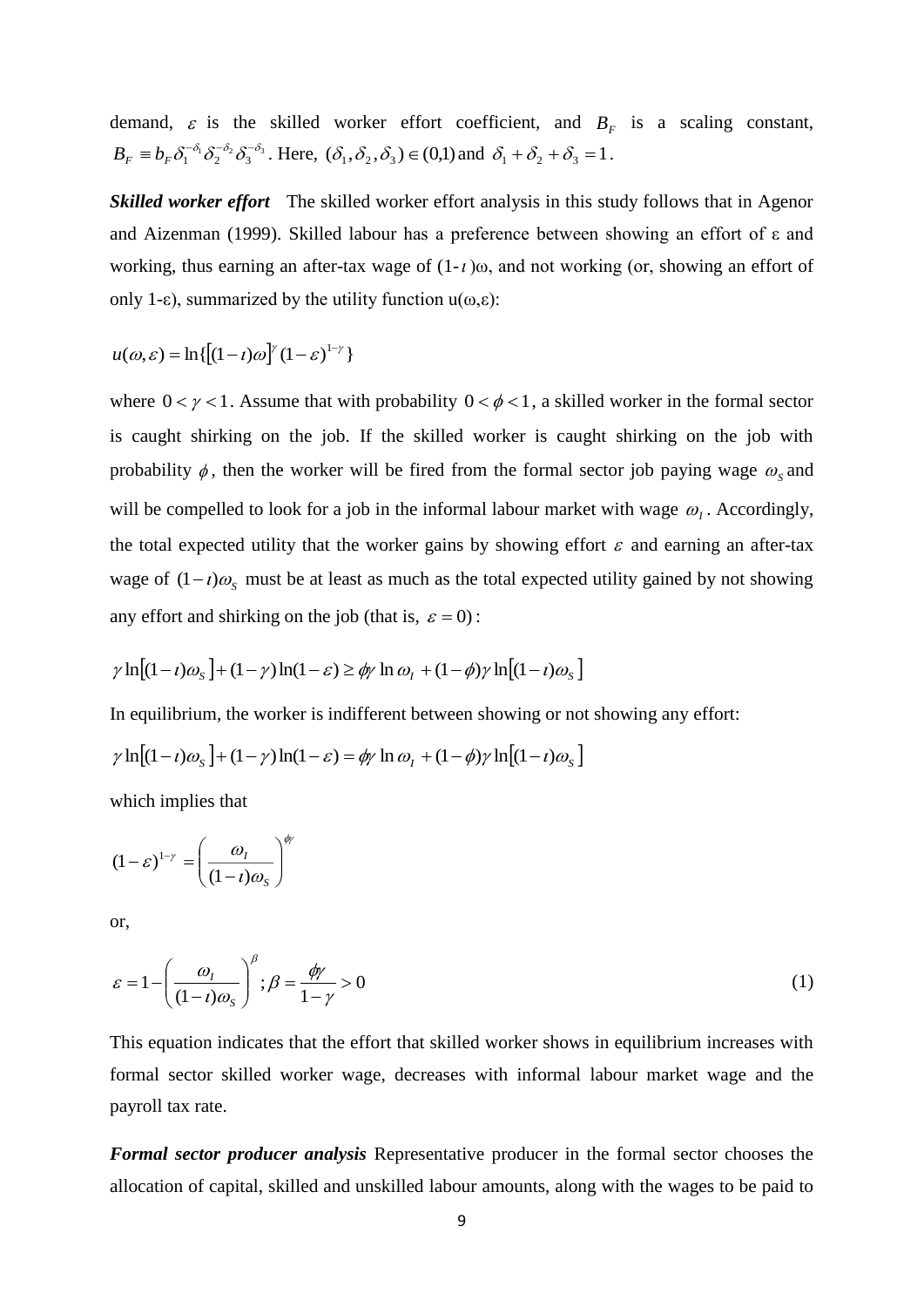the skilled worker that minimize total costs. The formal sector producer hires skilled labour, unskilled labour and rents capital, and pays labour tax in the form of contribution towards the employee's social security and unemployment insurance premiums  $(0 < \tau < 1)$  which raises the unit cost of labour in the formal sector. Accordingly, the cost minimization problem of the formal sector producer is given by

 $\min_{S, L_S, L_U, F, K_F} (1 + \tau) \omega_S L_S + (1 + \tau) \omega_M L_{U, F} + rK_F$  $\min_{\omega_{s},L_{s},L_{t},K_{r}}(1+\tau)\omega_{s}L_{s}+(1+\tau)\omega_{s}$ 

subject to

$$
Y_F \leq B_F ( \varepsilon L_S )^{\delta_1} L_{U,F}^{\delta_2} K_F^{\delta_3}
$$
  

$$
0 \leq L_S, L_{U,F}, K_F
$$

where the formal sector producer takes the minimum wage  $\omega_M$  and the unit cost of capital, or the interest rate, *r* as given. After replacing (1) for  $\varepsilon$  in the formal producer's cost minimization problem above, from the first order conditions we obtain

$$
\frac{\omega_I}{(1-t)\omega_S} = \frac{1}{\sigma}, \sigma = (1+\beta)^{1/\beta} \tag{2}
$$

Then with (1) and (2), the equilibrium level of skilled worker effort is found as

$$
\varepsilon = \frac{\beta}{1 + \beta}
$$

That is, in equilibrium, skilled worker effort  $\varepsilon$  is constant, and is a function of  $\phi$ , the probability of getting caught when shirking, and  $\gamma$ , the share of utility gained by working and earning a wage.

Under profit maximization condition of the formal firm, unit price of the formal sector good is equalized to the marginal cost,

$$
p_F = MC_F = \frac{1}{b_F} \left[ \frac{(1+\tau)\omega_s}{\varepsilon} \right]^{\delta_1} \left[ (1+\tau)\omega_M \right] \delta_2 r^{\delta_3} \tag{3}
$$

#### **2.1.2 Informal sector**

Using a constant returns to scale production technology, the informal sector firm produces output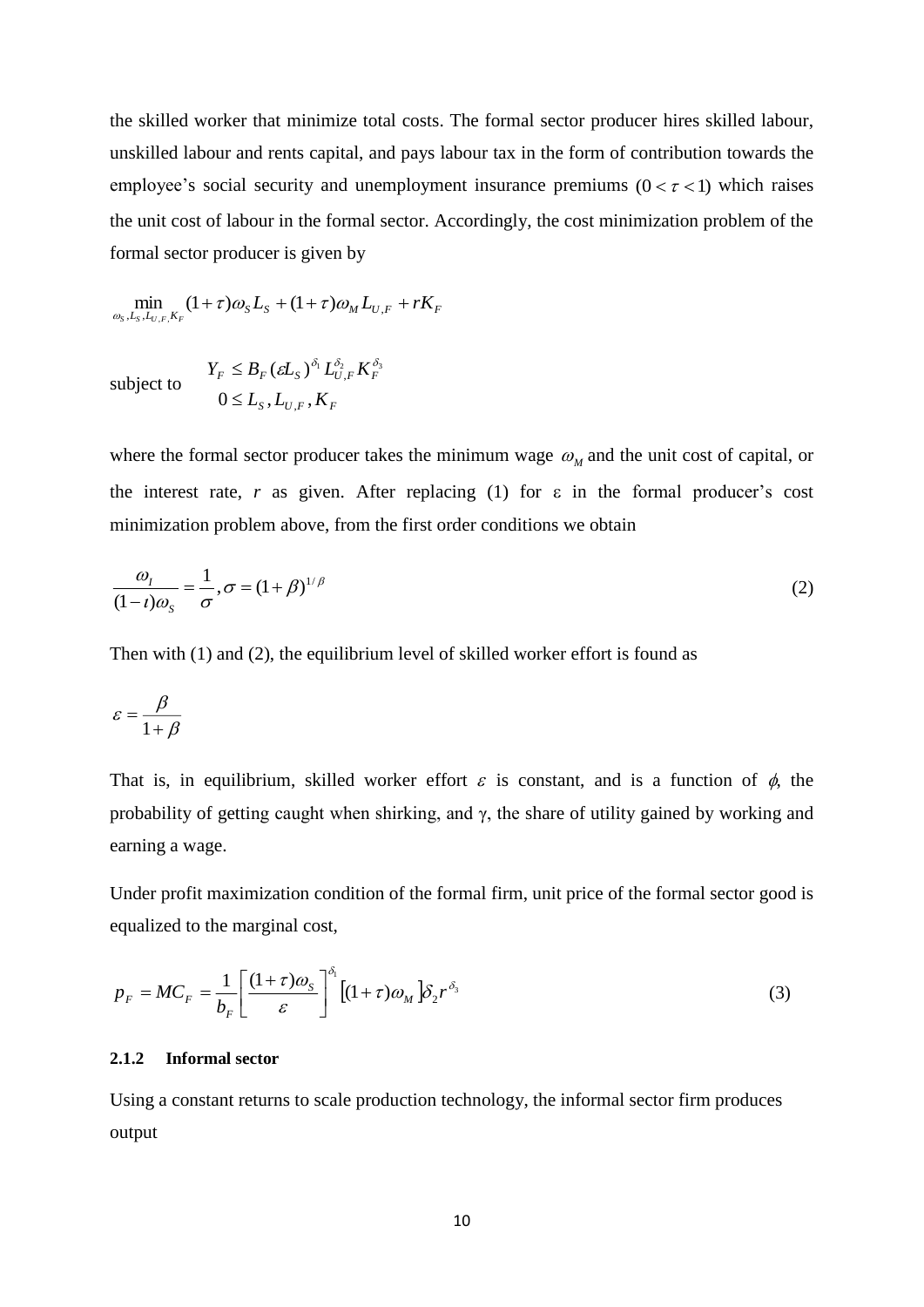$$
Y_I = B_I L_{U,I}^{\eta} K_I^{1-\eta}
$$

where  $L_{U,I}$  is the informal sector labour demand,  $K_I$  is the informal sector capital demand,  $0 < \eta < 1$ , and  $B_F > 0$  is a scaling constant,  $B_F = b_F \eta^{-\eta} (1 - \eta)^{-(1 - \eta)}$ . Let  $p_I$  is the unit price of the informal good, then profit maximization in the informal sector requires equalization of unit price in informal sector to the marginal cost:

$$
p_I = MC_I = \frac{1}{b_I} \omega_I^{\eta} r^{1-\eta} \tag{4}
$$

#### **2.1.3 Agricultural sector**

Agricultural sector uses technology

$$
Y_A = B_A L_{U,A}^{\alpha_1} K_A^{\alpha_2} Z^{\alpha_3}
$$

 ${}_{U,I}^{n}$  is the informal sector labour demand<br>
, and  $B_F > 0$  is a scaling constant,  $B_F$ <br>
(ormal good, then profit maximization is<br>
in informal sector to the marginal cost<br>  ${}_{Y_I} = \frac{1}{b_I} \omega_I^n r^{1-\eta}$ <br> **gricultural secto** where  $Y_A$  is the agricultural output,  $L_{U,A}$  is the agricultural labour demand,  $K_A$  is the capital demand in agriculture, Z is the fixed land factor,  $B_A > 0$  is a scaling constant,  $B_A \equiv b_A \alpha_1^{-\alpha_1} \alpha_2^{-\alpha_2} \alpha_3^{-\alpha_3}$  with  $\alpha_1 + \alpha_2 + \alpha_3 = 1$  and  $\alpha_1, \alpha_2, \alpha_3 \in (0,1)$ . Since land is a fixed factor, returns to scale in labour and capital in agriculture are diminishing. As in the informal sector, agricultural sector employees labour at flexible wage  $\omega_l$ . Optimal agricultural output under cost minimization is found to be

$$
Y_A^* = B_A^{1/\alpha_3} p_A^{\frac{\alpha_1+\alpha_2}{\alpha_3}} (\frac{\alpha_1}{\omega_1})^{\alpha_1/\alpha_3} (\frac{\alpha_2}{r})^{\alpha_2/\alpha_3} Z
$$

Given that the unit world price of agricultural product is *pA*, indirect agricultural profits (or land rents) are found as

$$
\pi_A^* = p_A Y_A^* - (\omega_I L_{U,A}^* + rK_A^*)
$$
  
=  $b_A^{1/\alpha_3} p_A^{1/\alpha_3} \omega_I^{-\alpha_1/\alpha_2} r^{-\alpha_2/\alpha_3} Z$ 

#### **2.2 Household behaviour**

There is a representative household who consumes and realizes expenditures on all three types of goods: an agricultural traded good, a formally produced traded good, and an informally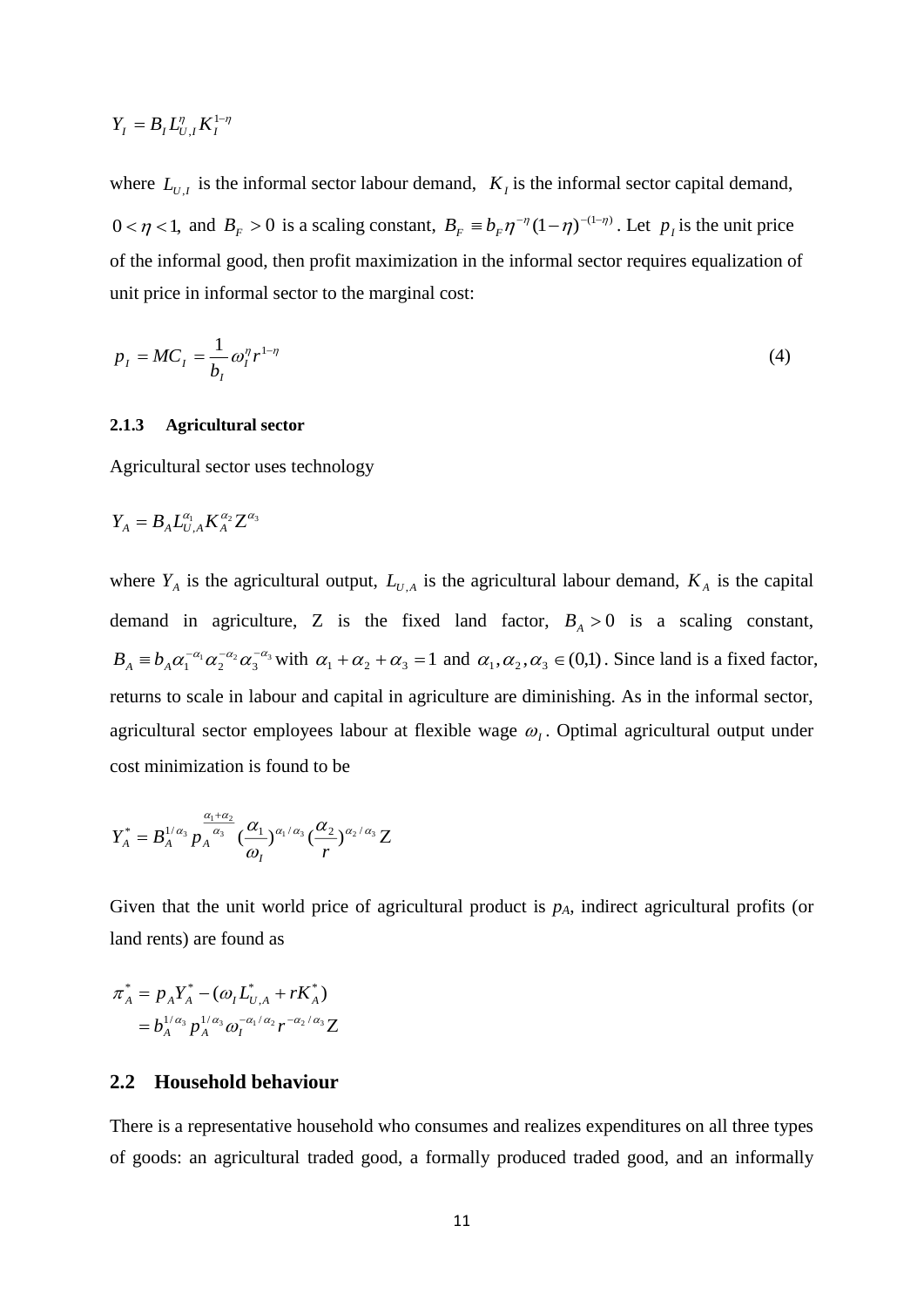produced non-traded good. The representative household has a two-stage consumption choice problem: intertemporally, the representative household decides how much to save and how much to spend on aggregate consumption, and within each period she chooses how to allocate aggregate spending among three different consumption items. The instantaneous composite consumption function, or intra-temporal felicity of the representative household is given as

$$
c' = B_C c_A^{\lambda_1} c_F^{\lambda_2} c_I^{\lambda_3} \tag{5}
$$

where  $c_A$  is the consumption of agricultural good,  $c_F$  is the consumption of formally produced good, and  $c_i$  is the consumption of informally produced good. Here  $\lambda$ ,  $\lambda_2$ ,  $\lambda_3 \in (0,1)$  and  $\lambda_1 + \lambda_2 + \lambda_3 = 1$ ,  $B_c > 0$  is a scaling constant and  $B_c \equiv \lambda_1^{-\lambda_1} \lambda_2^{-\lambda_2} \lambda_3^{-\lambda_3}$ . Expenditure minimization in every period implies minimum total expenditures per period

$$
E = p_A^{\lambda_1} p_F^{\lambda_2} p_I^{\lambda_3} c'
$$

Intertemporally, the representative household maximizes the present value of discounted intertemporal utility,

$$
\int_0^\infty \frac{c'(t)^{1-\theta}-1}{1-\theta}e^{-\rho t}dt
$$

Subject to an intertemporal budget constraint, non-negativity and initial asset constraints, and the transversality constraint,

$$
\dot{a}(t) = \Omega(t) + r(t)a(t) + T(t) - E(t)
$$
  
\n
$$
c'(t) \ge 0
$$
  
\n
$$
a(0) \le a_0
$$
  
\n
$$
\lim_{t \to \infty} \int_{0}^{\infty} a(t)\mathcal{G}(t) = 0
$$

In the intertemporal budget constraint,  $a$  represents household assets,  $\dot{a}$  the accumulated assets;  $\Omega$  represents after-tax income from all types of labour, ra is the return on all assets owned, T is transfers from the government, E is aggregate expenditures on consumption, *ρ*>0 is a constant denoting the rate of time preference, and finally  $(1/\theta)$  is the elasticity of intertemporal substitution. There is no population growth. With the prices of goods subject to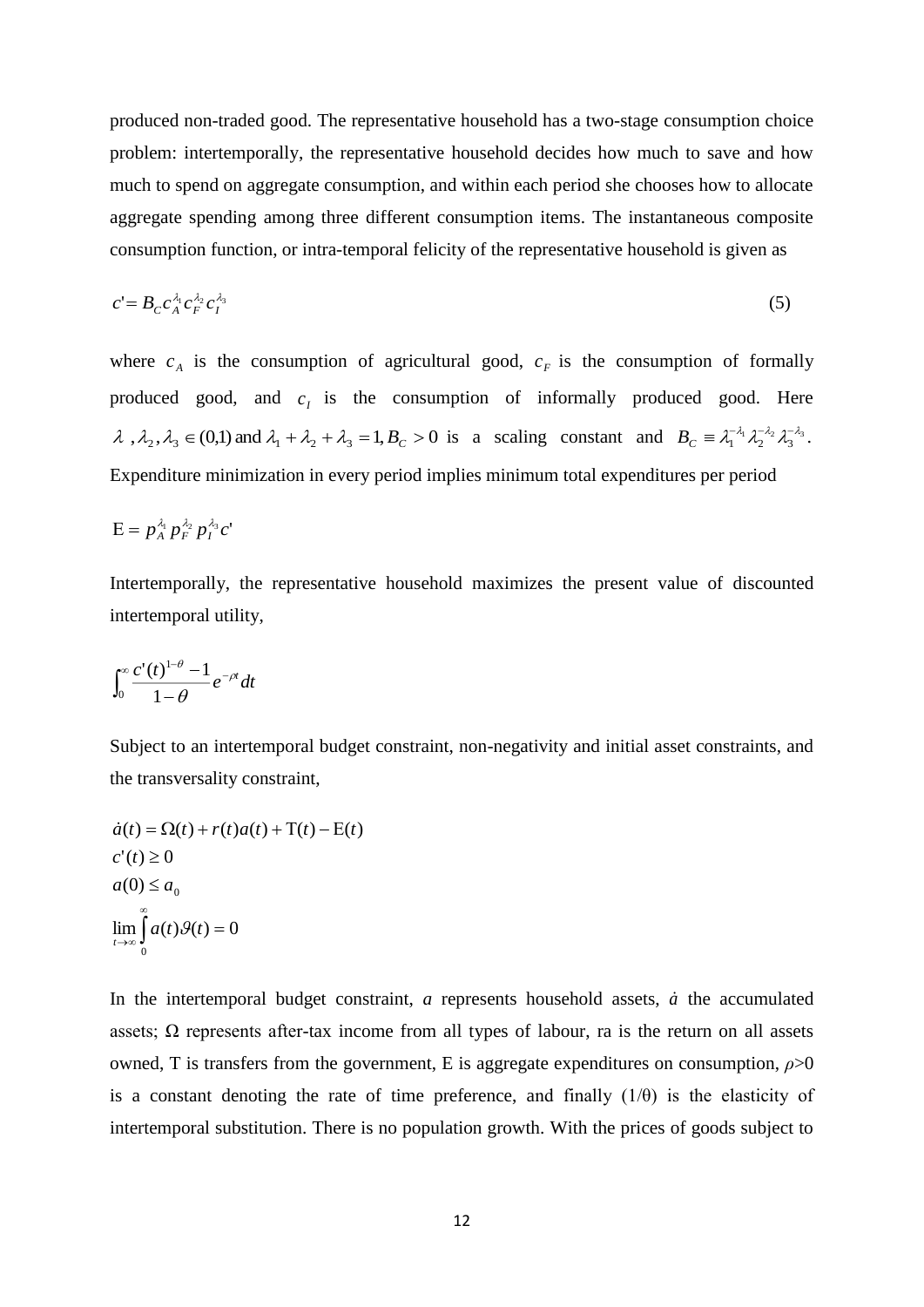international trade are taken as given,  $\frac{P F^{(i)}}{Q} = \frac{P A^{(i)}}{Q} = 0$  $(t)$  $(t)$  $(t)$  $\frac{(t)}{(t)} = \frac{\dot{p}_A(t)}{p_A(t)} =$  $p_{A}(t)$  $p_{\scriptscriptstyle F}$  (t  $p_F(t)$ *A A F*  $\frac{\dot{p}_F(t)}{\dot{p}_A(t)} = \frac{\dot{p}_A(t)}{t} = 0$ , solution to the intertemporal problem of the representative household yields the Ramsey rule for optimal saving:

$$
\frac{\dot{c}^{\prime}(t)}{c^{\prime}(t)} = \frac{1}{\theta} \left[ r(t) - \rho - \lambda_3 \frac{\dot{p}_I(t)}{p_I(t)} \right]
$$
\n(6)

#### **2.3 Characterization of competitive equilibrium**

In equilibrium, we have stated that profit maximization in formal and informal sectors implies

$$
MC_F(\omega_S, \omega_M, r) = p_F \equiv 1
$$
  

$$
MC_I(\omega_I, r) = p_I
$$

Above, the price of the formal sector good is set at 1 as it is assumed to be the numeraire, while  $p_i$  is endogenously determined within the model. In addition, we have found that in equilibrium, formal sector skilled labour wages are a multiple of the flexible informal labour wages:

$$
\omega_s = \frac{\sigma}{1 - i} \omega_l \tag{7}
$$

Using these three equilibrium conditions, we can express  $r$  and  $\omega<sub>l</sub>$  as functions of  $(p_l, \tau, l, \omega_M)$ :

$$
r = r(p_i; \tau, i, \omega_M)
$$

$$
\omega_i = \omega(p_i; \tau, i, \omega_M)
$$

As mentioned before, there are two types of labour in the economy: skilled and unskilled. We denote skilled labour supply by  $L_s^s$ , and unskilled labour supply by  $L_v^s$ . If economy-wide labour supply is L, it must be that

$$
L_s^s + L_U^s = L
$$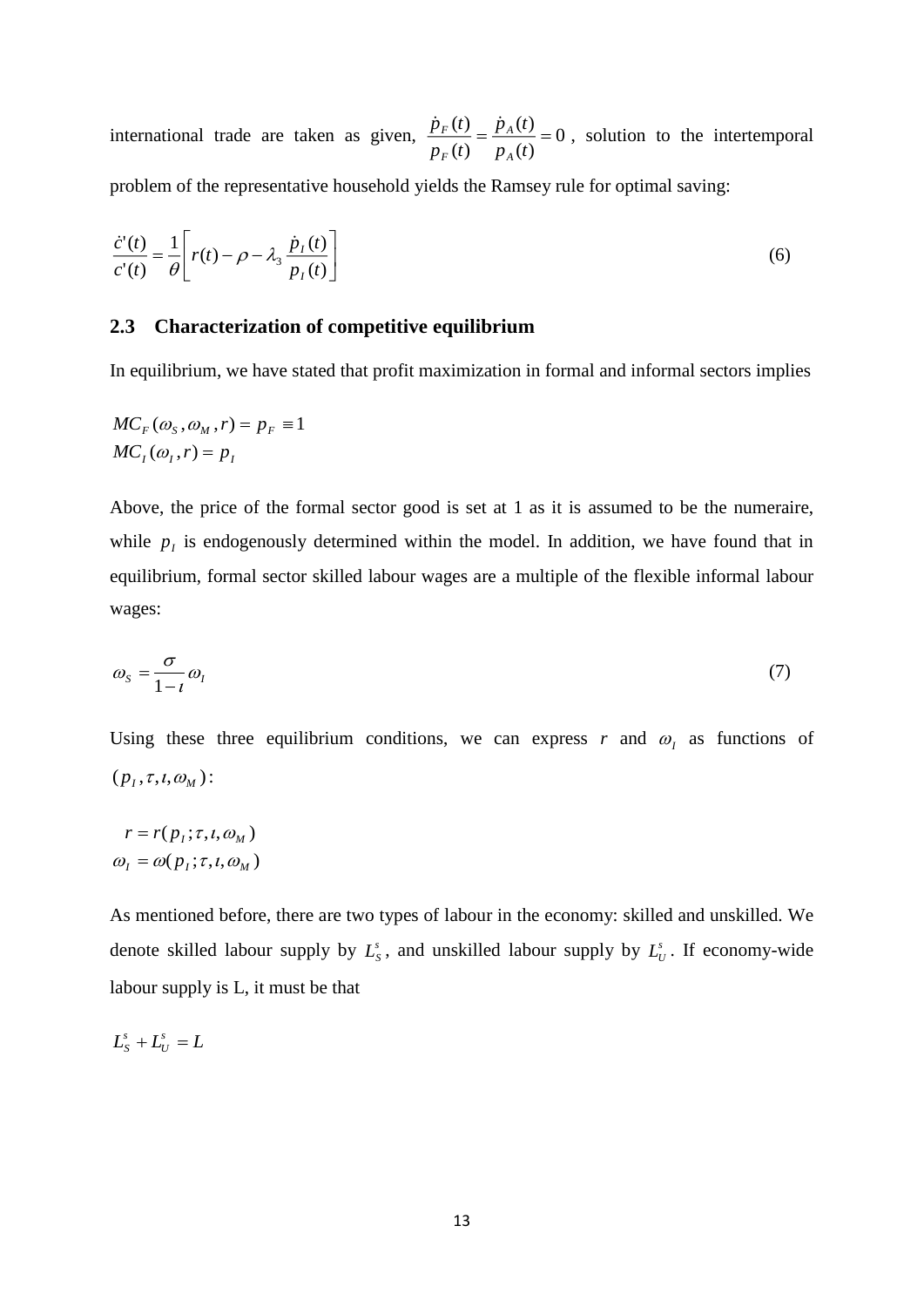In the formal sector, skilled labour demand is  $L_s^d = \frac{cmC_F}{2\pi} Y_F$ *S*  $\frac{d}{s} = \frac{CML}{2}Y$  $L^d_c = \frac{\partial MC}{\partial c}$  $\partial\widetilde{\omega}$  $=\frac{\partial MC_F}{\partial \tilde{\sigma}}Y_F$ , and unskilled labour demand is

$$
L_U^d = \frac{\partial M C_F}{\partial \widetilde{\omega}_M} Y_F
$$
, where  $\widetilde{\omega}_S = (1 + \tau)\omega_S$  and  $\widetilde{\omega}_M = (1 + \tau)\omega_M$ . By construction of the labour

market, we know that whoever is not hired in the formal sector, either as skilled or unskilled labour, will be absorbed as unskilled labour in the informal labour market, under wage  $\omega_{I}$ . Then,

$$
L_s^s - L_s^d + L_U^s - L_s^d = L_U^d
$$

where

$$
L_U^d = L_{U,A}^d + L_{U,I}^d
$$
  
= 
$$
-\frac{\partial \pi_A^*}{\partial \omega_I} + \frac{\partial MC_I}{\partial \omega_I}Y_I
$$

Then,

$$
L_{S}^{s} - \frac{\partial MC_{F}}{\partial \widetilde{\omega}_{S}}Y_{F} + L_{U}^{s} - \frac{\partial MC_{F}}{\partial \widetilde{\omega}_{M}}Y_{F} = -\frac{\partial \pi_{A}^{*}}{\partial \omega_{I}} + \frac{\partial MC_{I}}{\partial \omega_{I}}Y_{I}
$$

or,

$$
-\frac{\partial \pi_A^*}{\partial \omega_I} + \frac{\partial MC_F}{\partial \widetilde{\omega}_M} Y_F + \frac{\partial MC_F}{\partial \widetilde{\omega}_S} Y_F + \frac{\partial MC_I}{\partial \omega_I} Y_I = L_U^s + L_S^s
$$
  
= L

Similarly, capital market clearing condition is given by

$$
-\frac{\partial \pi_A^*}{\partial r} + \frac{\partial MC_F}{\partial r}Y_F + \frac{\partial MC_I}{\partial r}Y_I = k
$$

We note that labour market clearing and capital market clearing conditions are linear in both  $Y_F$  and in  $Y_I$ . Substituting for  $\omega_I$  and for r in labour market and capital market clearing conditions, one can solve for functions of output  $Y_F$  and  $Y_I$  in terms of  $p_I$  and k (and the relevant exogenously given variables and parameters of the model):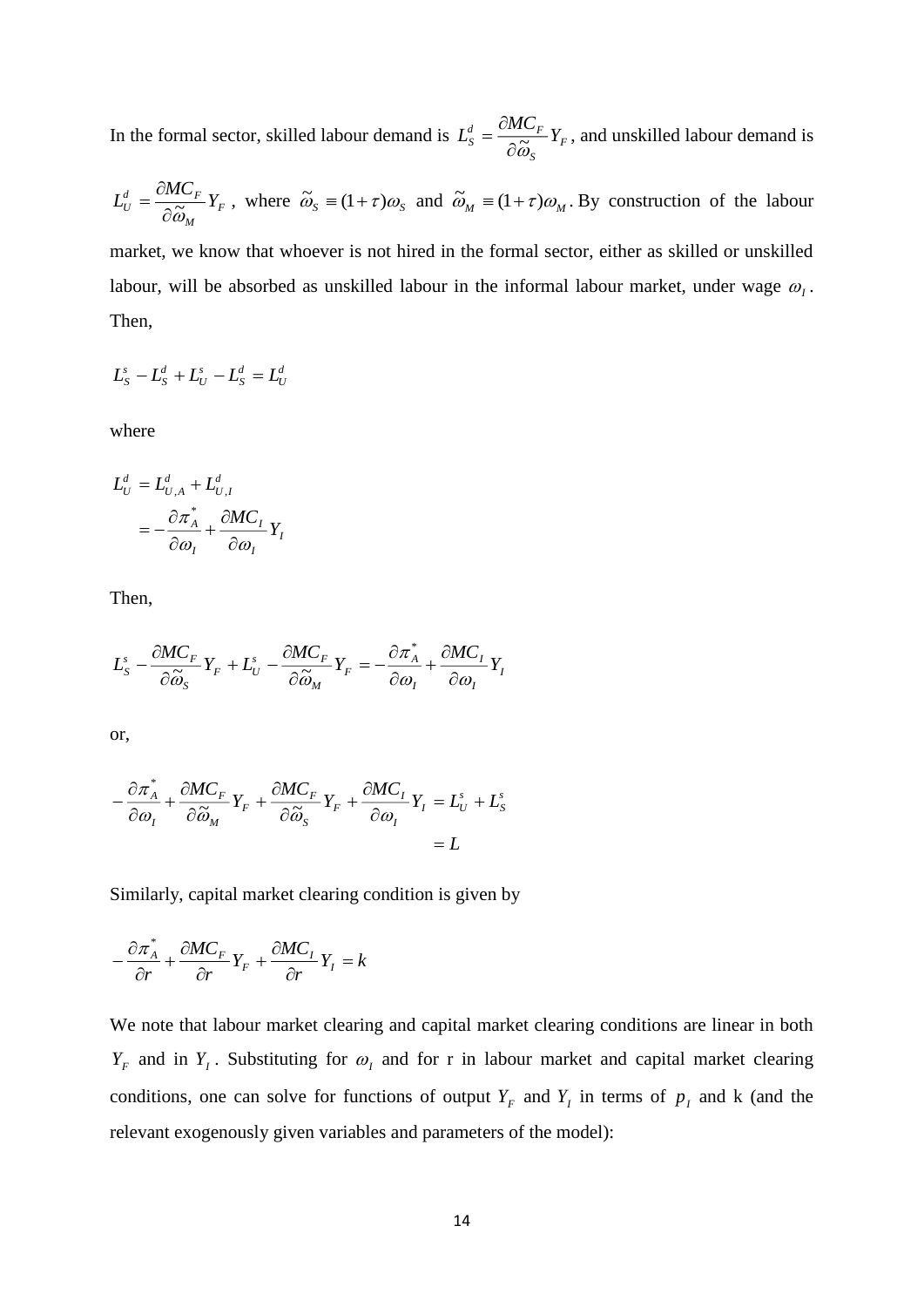$$
Y_F = y_F(p_I, k)
$$
  

$$
Y_I = y_I(p_I, k)
$$

The last step in characterization involves deriving the  $\vec{k}$  and  $\vec{p}_I$  equations in terms of  $(p_I, k)$ and the other relevant exogenous variables and parameters of the model. As the economy is closed to international capital flows, the intertemporal budget constraint of the representative household can be expressed as the rule of capital accumulation<sup>2</sup>

$$
\dot{k}(p_1, k) = \Omega(p_1, k) + r(p_1)k + \pi_A^*(p_1) + T(p_1, k) - E(p_1, k) \n= f_1(p_1, k)
$$
\n(8)

On the other hand, imposing market clearing in the informal goods market, i.e.  $c_i = y_i(p_i, k)$ , we have

$$
p_A^{\lambda_1} p_F^{\lambda_2} p_I^{\lambda_3} c' = \frac{p_I y_I (p_I, k)}{\lambda_3} \tag{9}
$$

Total time differentiating both sides of (9), we get

$$
\lambda_3 p_A^{\lambda_1} p_F^{\lambda_2} p_I^{\lambda_3} c' \left[ \frac{\dot{c}'}{c'} + \lambda_3 \frac{\dot{p}_I}{p_I} \right] = \dot{p}_I y_I(p_I, k) + \dot{p}_I \left[ \frac{\partial y_I(p_I, k)}{\partial p_I} \dot{p}_I + \frac{\partial y_I(p_I, k)}{\partial k} \dot{k} \right]
$$

Replacing for  $\frac{c}{a}$  and k *c*  $\frac{c}{a}$  and  $\dot{k}$ <sup>3</sup>'<br>¬ and and  $\vec{k}$  and solving for  $\dot{p}_I$ , the resulting differential equation in terms of  $(p_l, k)$  can be obtained:

$$
\dot{p}_I(p_I, k) = f_2(p_I, k) \tag{10}
$$

The reduced system of two differential equations (8) and (10) along with an initial condition for capital  $k_{o}$  and the transversality condition characterize the competitive equilibria in our model.

#### **2.4 Steady state equilibrium and the transition path**

In the long-run equilibrium of this economy, all endogenous variables are constant for all t, under the assumption that  $\vec{k} = 0$ . Such an equilibrium will be called the steady state equilibrium. At the steady state equilibrium, in particular,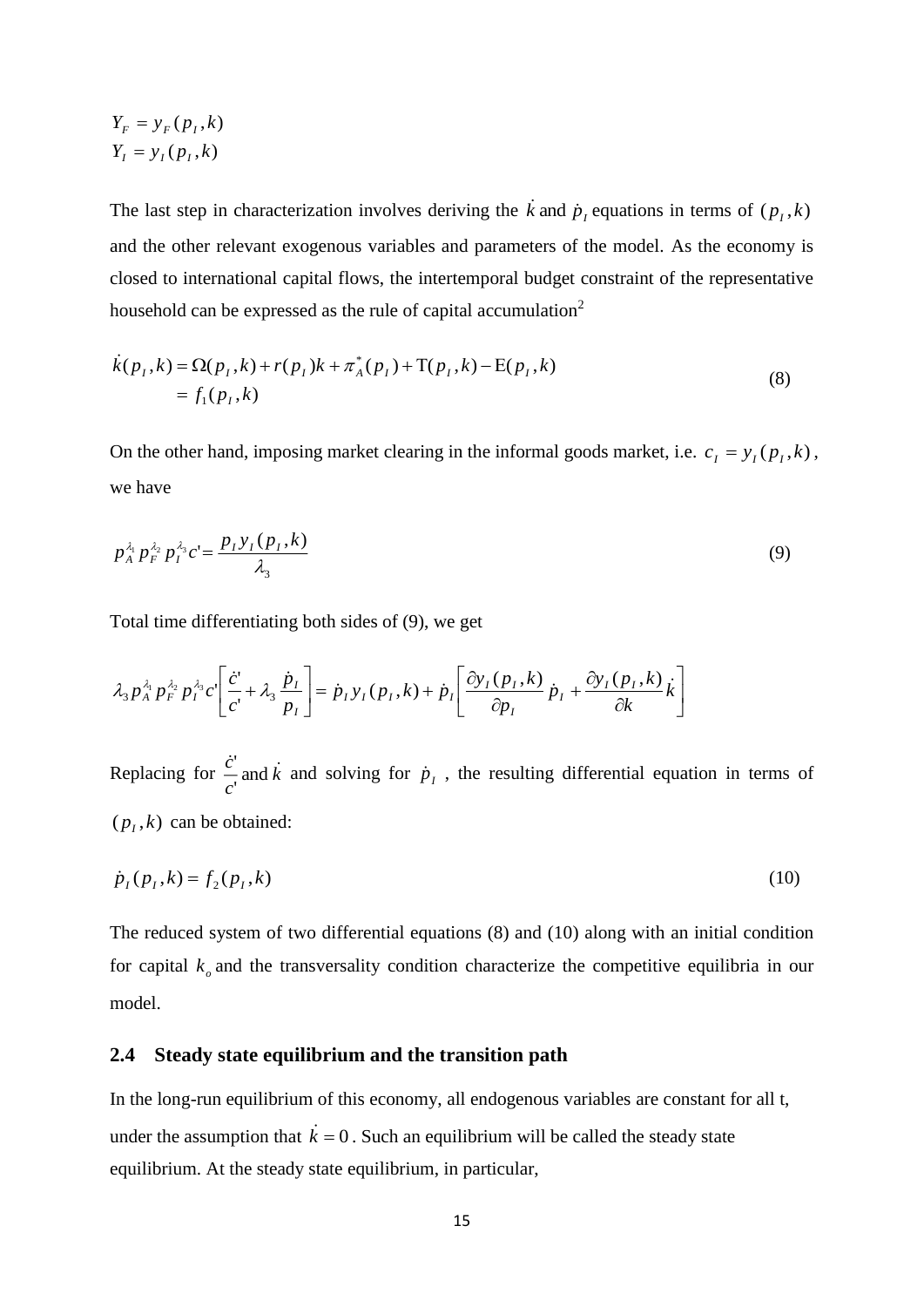$$
\dot{k} = 0
$$

$$
\frac{\dot{c}'}{c'} = 0
$$

$$
\dot{p}_I = 0
$$

Then, from the Ramsey rule for optimal saving,  $r_{ss} = \rho$  must be true at the steady state, where  $r_{ss}$  denotes the steady state value of capital rental rate. With  $r_{ss}$  and  $\dot{k} = 0$ , the intertemporal budget constraint of the consumer can be rewritten at the steady state as

$$
0 = \Omega(p_{I,ss}, k_{ss}) + r_{ss}k_{ss} + \pi_A^*(p_{I,ss}) + \Gamma(p_{I,ss}, k_{ss}) - \mathcal{E}(p_{I,ss}, k_{ss})
$$
\n(11)

where  $p_{I,ss}$  and  $k_{ss}$  are the steady state values of informal good price and capital stock, respectively. Using the equilibrium condition  $r = r(p_i; \tau, i, \omega_M)$ , setting  $r_{ss} = \rho = r(p_{I,ss}; \tau, t, \omega_M)$ , one can solve for the steady state value  $p_{I,ss}$ . Replacing  $p_{I,ss}$  in equation (11) and solving for the unknown  $k_{ss}$  yields the steady state of this economy.

Given the steady state values ( $p_{I,ss}, k_{ss}$ ), differential equations (8) and (10) along with an initial condition for capital  $k_0$ , the Time-Elimination Method (under the Eigenvalues-Eigenvectors Approach) is adopted to numerically solve for the transition path equilibria (Mulligan and Sala-i-Martin, 1991; Barro and Sala-i-Martin, 2004).

## **3 Quantitative Analysis**

To observe how the model behaves both in transition towards the steady state equilibrium, and at the steady state in response to various labour market policy experiments, we consider an example of a developing economy in transition with a relatively large informal employment base. To this end, the model's initial equilibrium is fit to data from the Turkish economy retrieved from the TurkSTAT National accounts, consumption and employment statistics database. The data were systematised by constructing a three-sector small open economy Social Accounting Matrix (SAM) for the year 2006 when non-agricultural informal employment (that is, employment that is not registered or recorded in the social security system) in Turkey has reached a turning point. Figure 1 shows that the share of informal employment in non-agricultural employment in Turkey has kept a downward trend after 2006 when it reached a peak. We are particularly interested in the behaviour of informal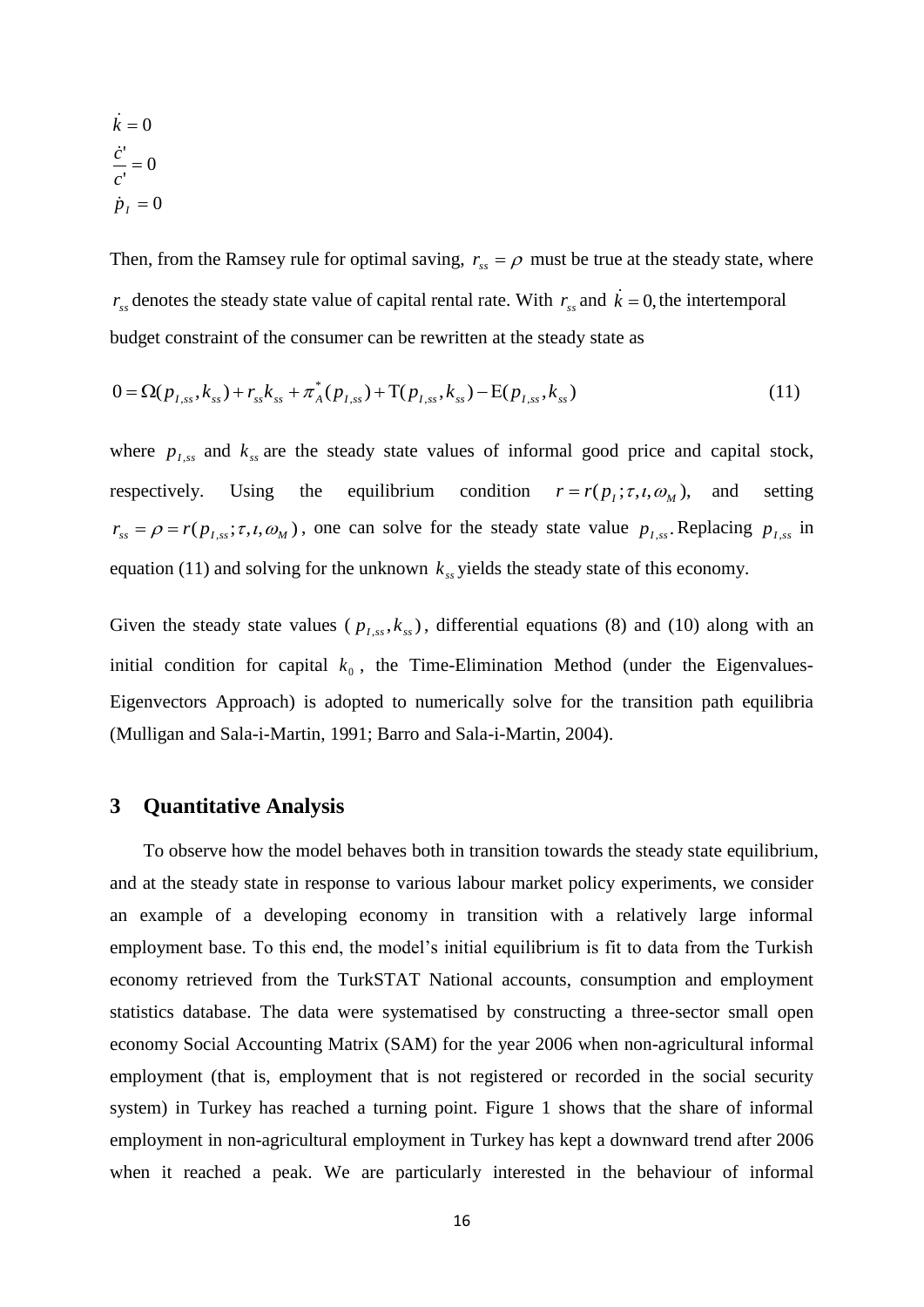employment in non-agricultural sectors, as agriculture already employs unrecorded workers to a large extent mostly in the form of unpaid family workers: the share of workers not registered to any social security institution in agriculture was as high as 87.4 percent in 2006 in Turkey. Within the scope of the model, we would like to understand the competitive market forces that drive the changes in informal versus formal employment as the country accumulates capital and increases income, and also examine the impact of changes in labour market policies on informal versus formal employment.





Source: TurkSTAT



#### **3.1 Data and the parameters of the model**

To determine the size of the informal sector output, we followed the procedure introduced in Kelley (1994). As in Kelley, in order to maintain the internal consistency of the SAM constructed using the National Accounts, the non-agricultural value-added has been distributed between formal and informal sectors. Once formal and non-agricultural informal employment types have been specified, their respective output have been determined from their relative labour productivities. In our study, as a proxy for informal employment, we considered the uninsured employment which is not registered in any social security institution rather than unpaid self-employment as in Kelley. Accordingly, it is found that in 2006, 11.2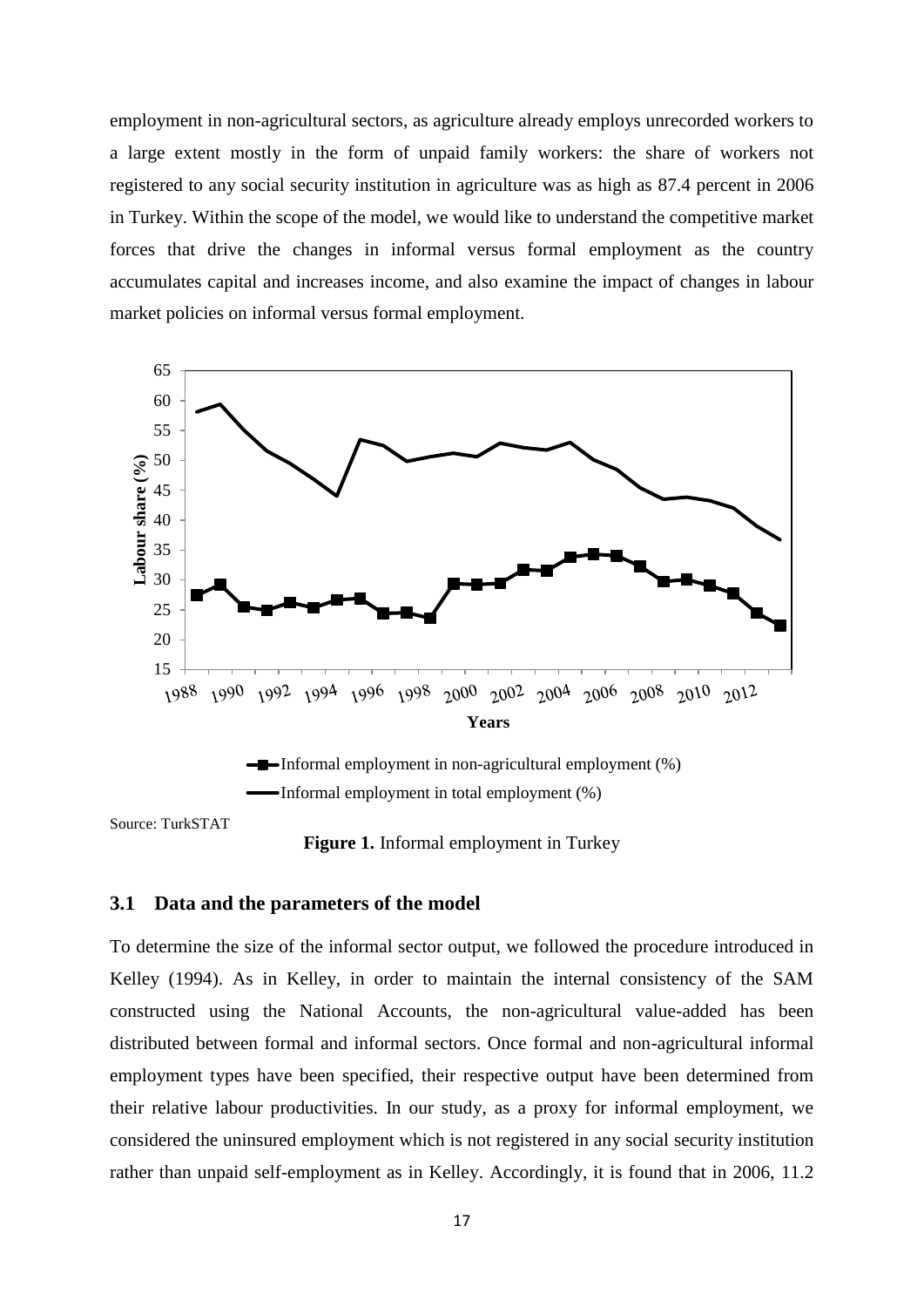percent of total output is agricultural output, while about 28.4 percent of total output is produced by non-agricultural informal labour, about 60.5 percent of total output is produced by non-agricultural formal labour, both skilled and unskilled. Skilled workers are considered to be those with at least secondary school education, and unskilled workers those with elementary school education or less. In our measurement concerning the distribution of nonagricultural output into formal and informal sector output, we assumed that the skilled formal workers are about 1.9 times as productive as the unskilled informal workers, which is approximated by their wage, or as in our case, unit labour cost ratios. Aydın (2009) finds that the differences between formal and informal hourly wages in different regions of Turkey in 2006 range from a factor of 1.5 to 2.5. Similarly, he finds that the formal hourly wages in urban areas are about twice as much as the informal hourly wages in urban areas in 2006, while this factor is slightly above 1.5 in the rural areas.<sup>3</sup> Therefore, we believe that a factor of 1.9 is a reasonable approximation of the differences in formal versus informal worker marginal productivities.

Table 1 summarizes the factor elasticity parameters in each sector. Each factor elasticity represents the share of total payments to that factor in sectoral value added. These factor elasticities are such that agricultural production has the highest labour elasticity, and the formal sector production has the highest capital elasticity. The agricultural production labour elasticity is set at 0.45, and the land elasticity is assumed at 0.15, similar as in Saracoğlu (2008). As inclusion of imputed wages of agricultural unpaid family workers in agricultural labour cost leads to a very high labour elasticity in agriculture, they have been excluded from the agricultural and total workforce. With this adjustment, the share of agricultural labour in total becomes 20.1 per cent in the model. Agricultural and the informal sectors hire labour at the same competitive informal labour market wage, accordingly the labour elasticity in the informal sector production is determined at 0.29. Given that skilled labour in formal production costs 1.9 times as much as informal labour, and that the unskilled labour in formal sector is paid the minimum wage, the skilled labour and unskilled labour elasticities in formal sector production are determined as 0.21 and 0.07, respectively. In the model, non-agricultural GDP does not include government spending such as salaries and wages to government employees, accordingly we also exclude the employees in government services from total formal employment. As a result, formal skilled labour share is obtained as 26.3 per cent of the total, and formal unskilled labour share is obtained as 20.3 per cent of the total. Finally, the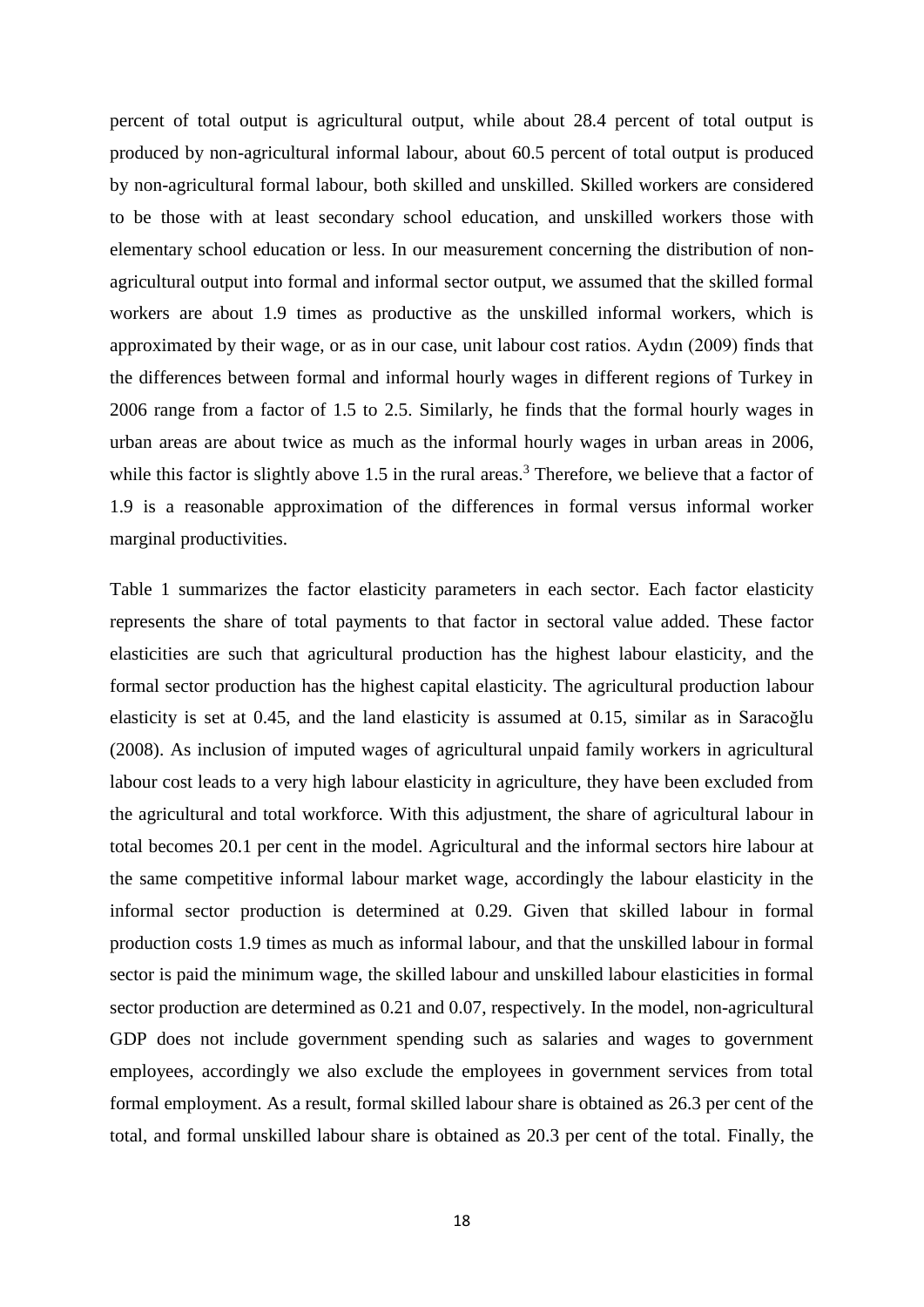share of informal or unrecorded labour employed in the non-agricultural informal production can be found as 33.3 per cent of the total.

| <b>Table 1.</b> Factor elasticities in production |                |           |         |      |  |  |
|---------------------------------------------------|----------------|-----------|---------|------|--|--|
|                                                   |                | Labour    | Capital | Land |  |  |
|                                                   | <b>Skilled</b> | Unskilled |         |      |  |  |
| Formal sector                                     | 0.21           | 0.07      | 0.72    |      |  |  |
| Informal sector                                   |                | 0.29      | 0.71    |      |  |  |
| Agriculture                                       |                | 0.45      | 0.40    | 0.15 |  |  |

In the formal sector, the labour cost to the producer includes the contribution of the employer towards the social security and unemployment insurance premiums of the worker, both skilled and unskilled. As given in Table 2, in 2006 this contribution was at 21.5 percent of the worker's earnings (19.5 percent as the contribution towards the worker's social security premiums, 2 percent as the contribution towards the unemployment insurance fund). Additionally, in the model's numerical solution, the contribution of the employee towards the social security and unemployment insurance premiums is at 15 percent of the employee's labour earnings, 14 percent as the contribution towards social security premiums, and 1 percent as the contribution towards the unemployment insurance fund.

|                                                      | Symbol        | Value |
|------------------------------------------------------|---------------|-------|
| Taxes                                                |               |       |
| Payroll tax rate (employer)                          | $\tau$        | 0.215 |
| Payroll tax rate (employee)                          | l             | 0.15  |
| Consumption parameters                               |               |       |
| Expenditure share of agricultural good               | $\lambda_{1}$ | 0.29  |
| Expenditure share of formally produced good          | $\lambda_{2}$ | 0.36  |
| Expenditure share of informally produced good        | $\lambda_3$   | 0.35  |
| Elasticity of intertemporal substitution             | $1/\theta$    | 0.8   |
| Time preference rate                                 | $\rho$        | 0.042 |
| Skilled worker                                       |               |       |
| Probability the worker is caught shirking on the job | $\phi$        | 0.77  |
| Share of utility gained by working                   | $\gamma$      | 0.9   |
| Effort                                               | ε             | 0.87  |

**Table 2.** Baseline model parameters

The consumption pattern in Table 2 reflects that 29 percent of total expenditures have been devoted to agricultural goods, 35 percent to informally produced goods, and 36 percent to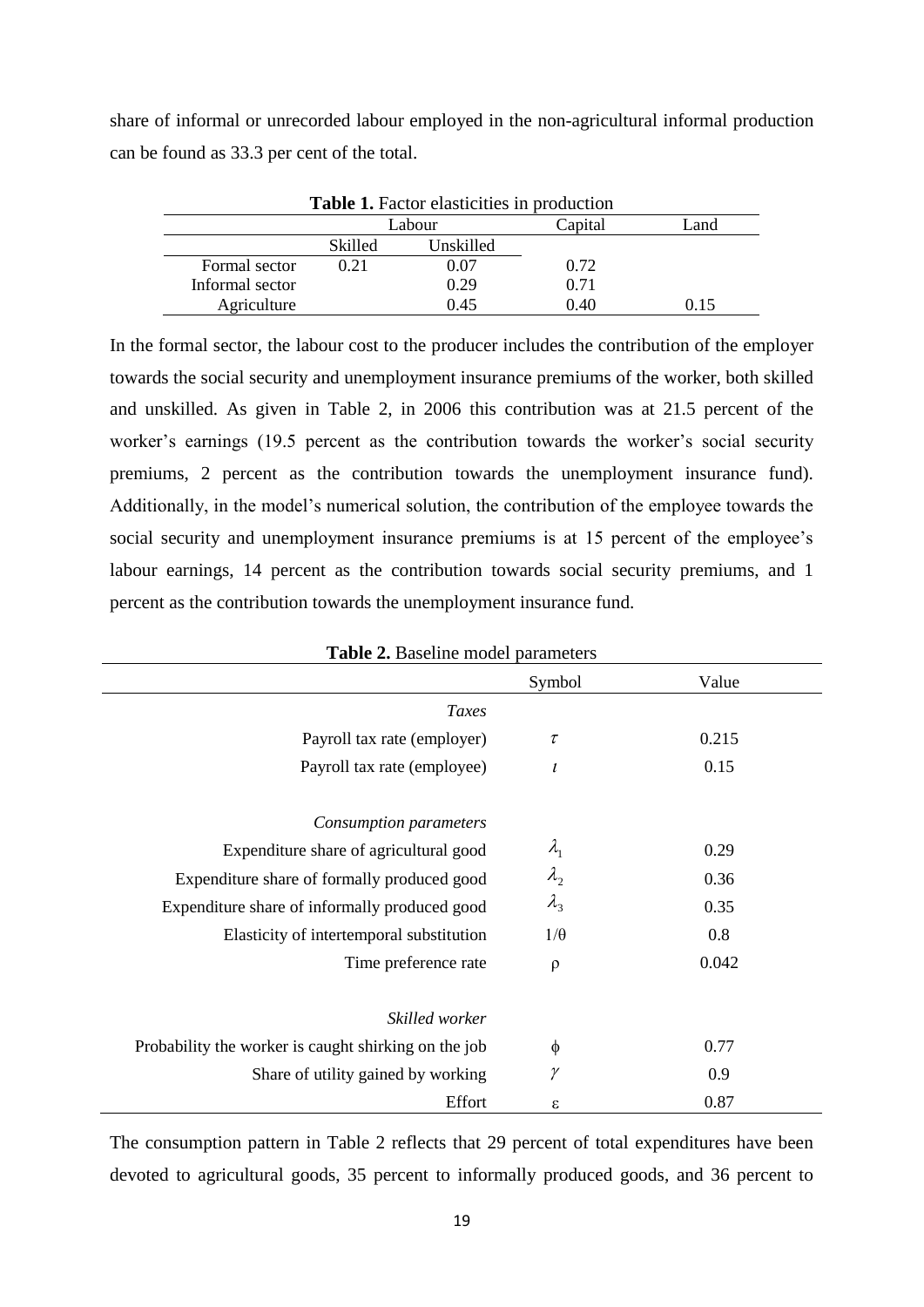formally produced goods. The share of expenditures on agricultural goods comes from 2006 aggregate consumption data (concerning food and beverages), and the share of expenditures on informally produced goods is obtained by setting the household expenditures on informally produced goods equal to the value of output, as the informal goods market is assumed to clear domestically, and that this sector does not produce any capital or investment goods. Finally, the share of expenditures on formally produced goods is obtained as the residual. The elasticity of intertemporal substitution is chosen as 0.8, which produces a smooth transition towards the steady state equilibrium, and the time preference rate is set at 4.2 percent, which implies approximately 95 percent discount rate on behalf of the representative household.

Lastly, in the baseline numerical solution of the model, since we assume that the formal skilled unit labour cost is as 1.9 times as high as the informal unit labour cost, we set 1.9  $\tilde{\omega}_s \quad (1+\tau)$  $=$  $\ddot{}$  $=$ *I S I S*  $\omega$  $\tau$  )  $\omega$  $\omega$  $\frac{\omega_s}{\omega_s} = \frac{(1+\tau)\omega_s}{\omega_s} = 1.9$ , which implies  $\frac{\omega_s}{\omega_s} = 1.58$ *I S*  $\omega$  $\frac{\omega_s}{\omega}$  = 1.58 with  $\tau$  = 0.215. In the formal sector

producer's equilibrium, we have established in equation (2) that  $\frac{(1+i)\omega_s}{\sigma} = \sigma$  $\omega$  $\frac{i}{\omega_s}$  = Ξ *I*  $\frac{(1-i)\omega_s}{\sigma} = \sigma$  where

 $\sigma = (1 + \beta)^{1/\beta}$  and γ  $\beta \equiv \frac{\phi r}{1 - r}$  $\equiv \frac{\psi}{1-\gamma}$ . Setting  $t = 0.15$  and assuming  $\gamma = 0.9$ , in equilibrium, the probability of the skilled worker getting caught shirking on the job can be determined as  $\phi$  = 0.77. These parameters imply an equilibrium skilled worker effort  $\varepsilon$  of 87 percent.

In the model as well as the numerical simulations, we assume away any total factor productivity (TFP) growth or technological progress as per Atiyas and Bakış (2014), who establish that the Turkish economy has demonstrated a relatively poor performance in the period following 2006 compared to previous periods, with no TFP growth, or even negative TFP growth based on alternative measurements.

#### **3.2 Baseline model simulation results**

Table 3 below highlights some of the most salient outcomes from the baseline simulation of our model economy. According to the model results, over time the share of agricultural output in GDP falls from 11.2 per cent to a negligible 0.4 per cent, the share of formal sector output increases from 60.5 per cent to 65 per cent, while the share of informal sector output increases from 28.4 per cent to 34.7 per cent. Referring to the Rybczynski and the Stopler-Samuelson theorems, we first describe the transition and growth process driven by the competitive market forces. In transition, households are motivated to save as long as the returns to saving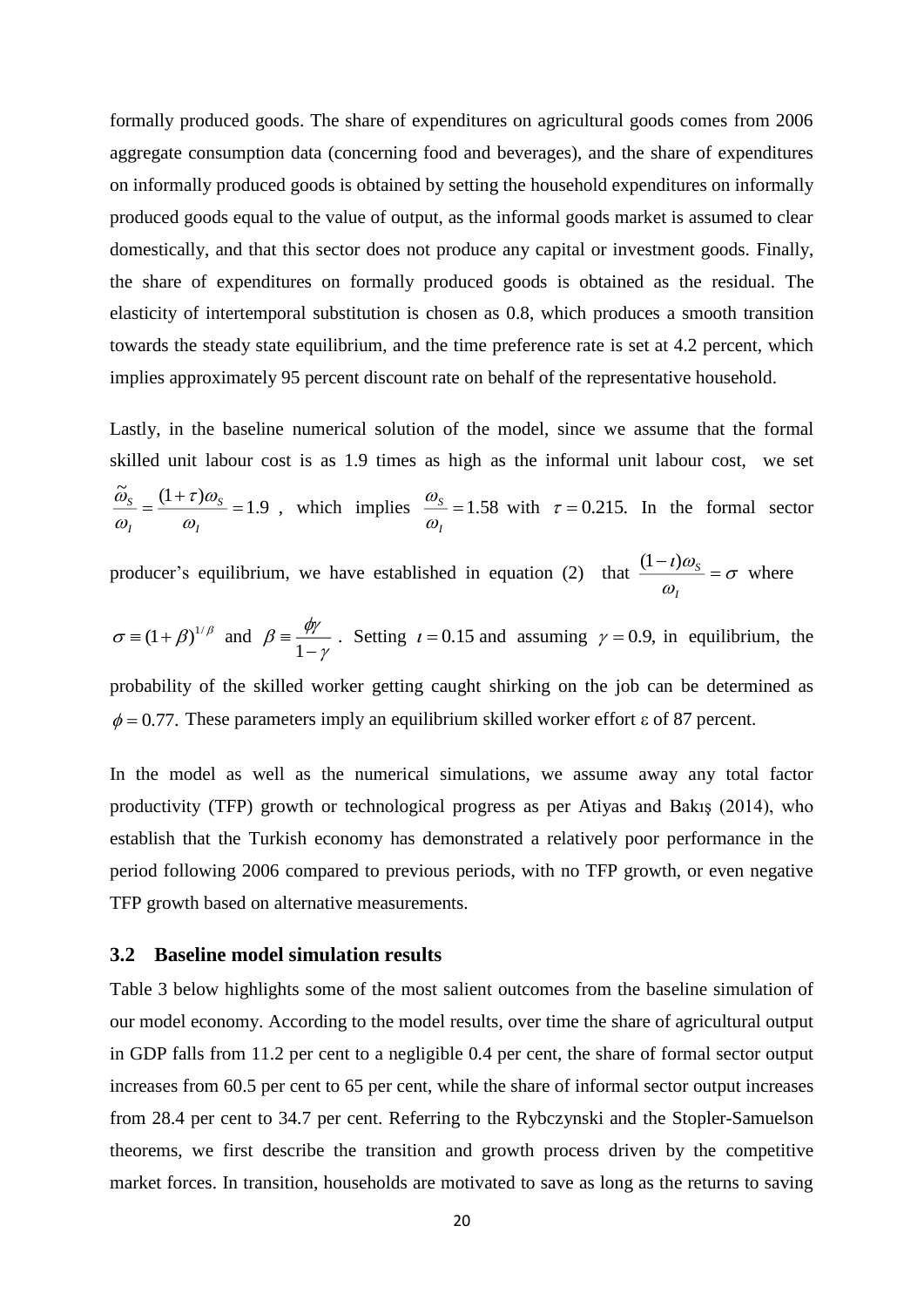remain above the time preference rate,  $r(t) > \rho$ . This saving behaviour allows for capital deepening, albeit at a decreasing rate towards the steady state. As capital deepening continues, Rybczynski-like effects cause formal sector output supply (whose production is most capital intensive) to increase, all else constant.

|                                                          | Initial    | Steady-state |
|----------------------------------------------------------|------------|--------------|
|                                                          | conditions | outcome      |
| Share in GDP $(\%)$                                      |            |              |
| Agricultural output                                      | 11.2       | 0.4          |
| Formal sector output                                     | 60.5       | 64.9         |
| Informal sector output                                   | 28.4       | 34.7         |
| Informal sector output in non-agricultural output $(\%)$ | 31.9       | 34.9         |
| Sectoral allocation of labour $(\%)^*$                   |            |              |
| Agricultural labour share                                | 20.1       | 0.6          |
| Formal sector skilled labour share                       | 26.3       | 20.8         |
| Formal sector unskilled labour share                     | 20.3       | 48.6         |
| Informal sector labour share                             | 33.3       | 30.1         |
| Sectoral allocation of capital $(\%)$                    |            |              |
| Agricultural sector                                      | 6.6        | 0.2          |
| Formal sector                                            | 63.9       | 65.3         |
| Informal sector                                          | 29.6       | 34.5         |

**Table 3.** Initial and steady state equilibrium outcomes from the baseline model

\*Initial sectoral labour shares exclude unpaid family workers and government employees

As income increases with capital accumulation, home-good (informal sector) prices increase relative to formal sector prices and agricultural prices, which are held constant at exogenous world prices. Although the informal sector uses a relatively less capital-intensive technology than the formal sector, as the relative price of the informal good increases, the informal sector is able to compete for capital with the formal sector. During transition with the accumulation of capital, the marginal productivity of labour in (flexible) informal labour market increases, hence the flexible wage rises over time. In fact, rising home-good prices cause a Stopler-Samuelson-like effect: the increase in the price of the relatively labour-intensive good comes with a rise in the price of the factor used intensively in its production. Rising flexible wages eventually lead to a decreased demand for labour in the informal sector. However still, the production in this sector rises and this increasing production is made possible by increasing the use of capital. On the other hand, labour cost in agriculture increases with the increase in flexible wages, and since the agricultural production is relatively more labour intensive compared to other sectors, agriculture loses labour to other sectors. Furthermore, since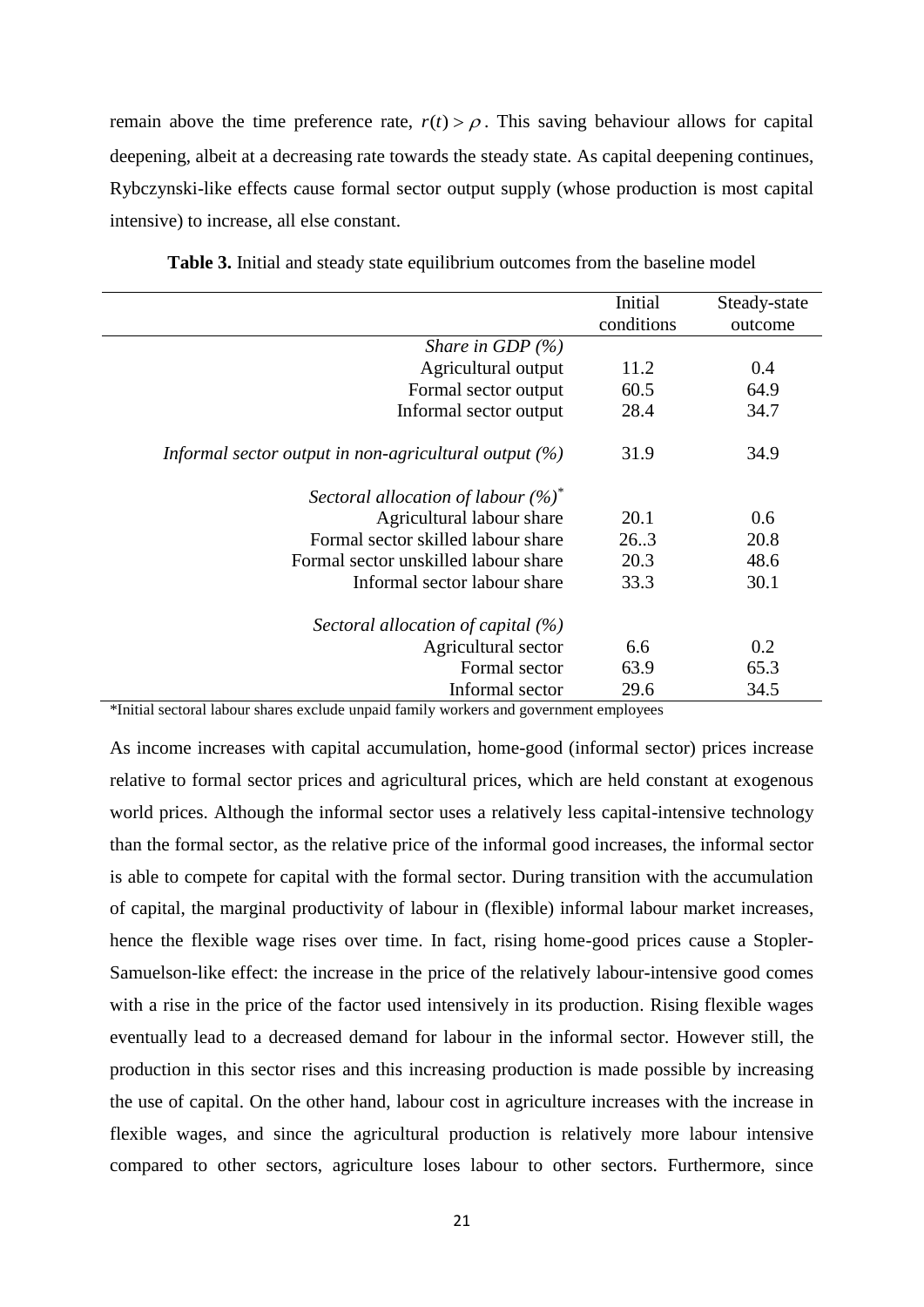agricultural prices are fixed at world prices, this sector cannot compete for capital with other sectors, and hence output declines over time. However since this sector involves a tradable good, any decrease in domestic production is compensated with imports to sustain consumption.

Recall that formal skilled labour wages are a fixed multiple of flexible wages, hence with the increase in flexible wages, there is also a proportional rise in skilled labour wages in the formal sector. Since unskilled labour (whose wages are held fixed at the minimum wage) is perfectly substitutable with skilled labour in the formal sector, producer will decrease the demand for skilled and increase the demand for unskilled labour. In the transition equilibria of the model as given in Figure 2, two features of the labour reallocation process stand out: first of all, during the transition process, labour exits from agriculture and is reallocated in the formal and informal sectors, and secondly as flexible wages and formal skilled worker wages increase relative to the fixed minimum wage of the formal unskilled labour, the share of formal unskilled labour in total employment steadily rises while the shares of the other labour types start to decline.



**Figure 2.** Time path of distribution of employment, baseline model

Lastly, Figure 3 depicts that as the economy accumulates capital and grows towards the steady state, the share of informal employment in total employment and in total non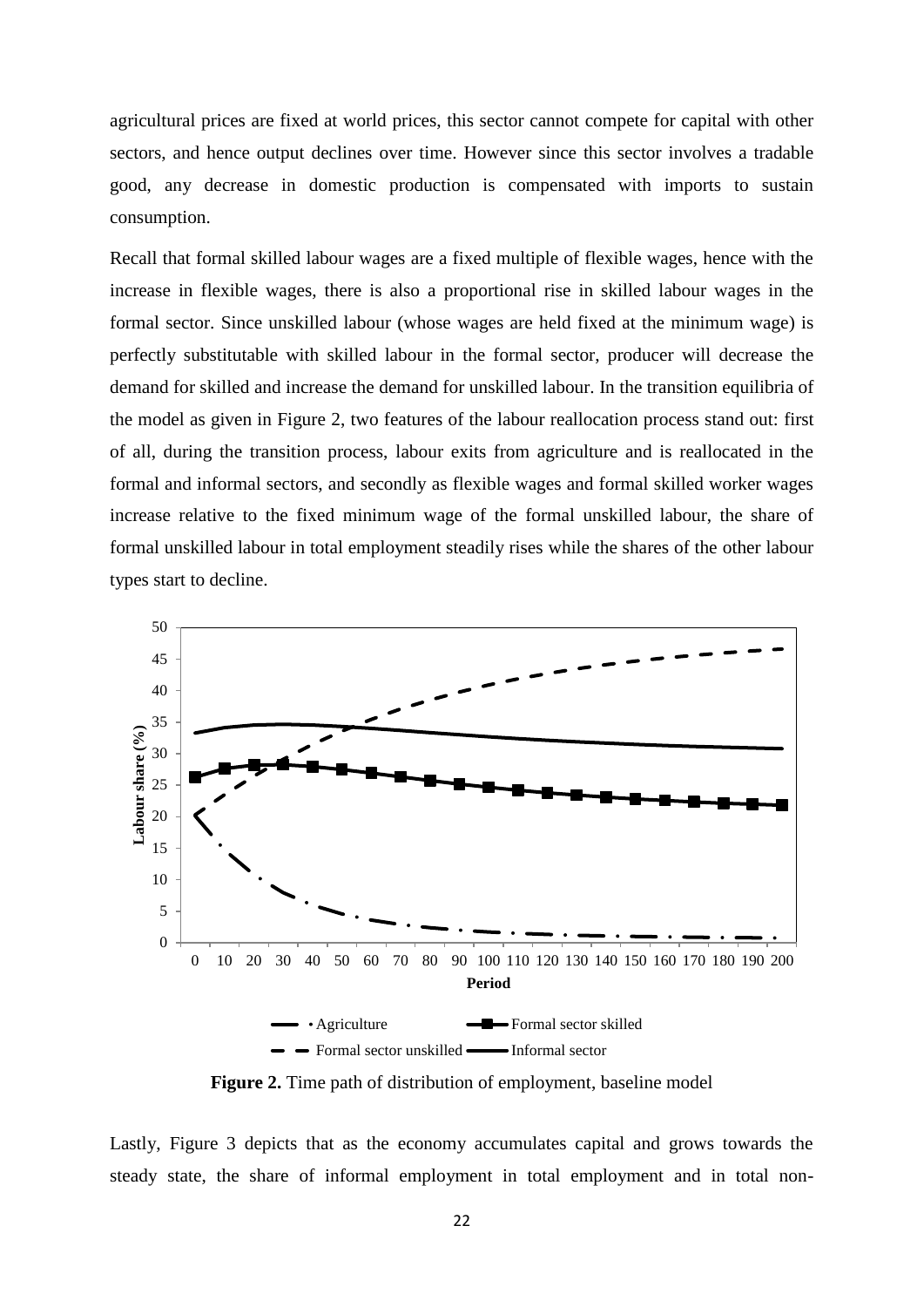agricultural employment declines over time. In our model, since minimum wages are kept constant throughout the transition, they do not reflect the increases in labour productivity with capital accumulation, as the flexible labour market wages do. As long as the minimum wages do not keep up with the rise in flexible labour market wages, rendering formal unskilled labour relatively cheaper compared to labour hired under flexible wages, we observe an increase in demand for formal unskilled labour relative to labour hired with flexible wages, thus reducing the share of informally employed labour. Considering that the rate of economic growth is a proxy of the rate of change in marginal labour productivity with capital accumulation,<sup>4</sup> then if the rate of change in minimum wage is smaller than the rate of economic growth, it is also necessarily below the rate of change in marginal labour productivity in our model. In fact, 2015 Annual Report of the Ministry of Development of Turkey (2014) reveals that the rate of increase in minimum wages in real terms have remained below the real economic growth rate since 2005 in the Turkish economy (except in the crisis year of 2009 when the Turkish economy contracted by 4.7 per cent), therefore not reflecting the increases in marginal labour productivity, as our model postulates.



**Figure 3.** Time path of informal employment, baseline model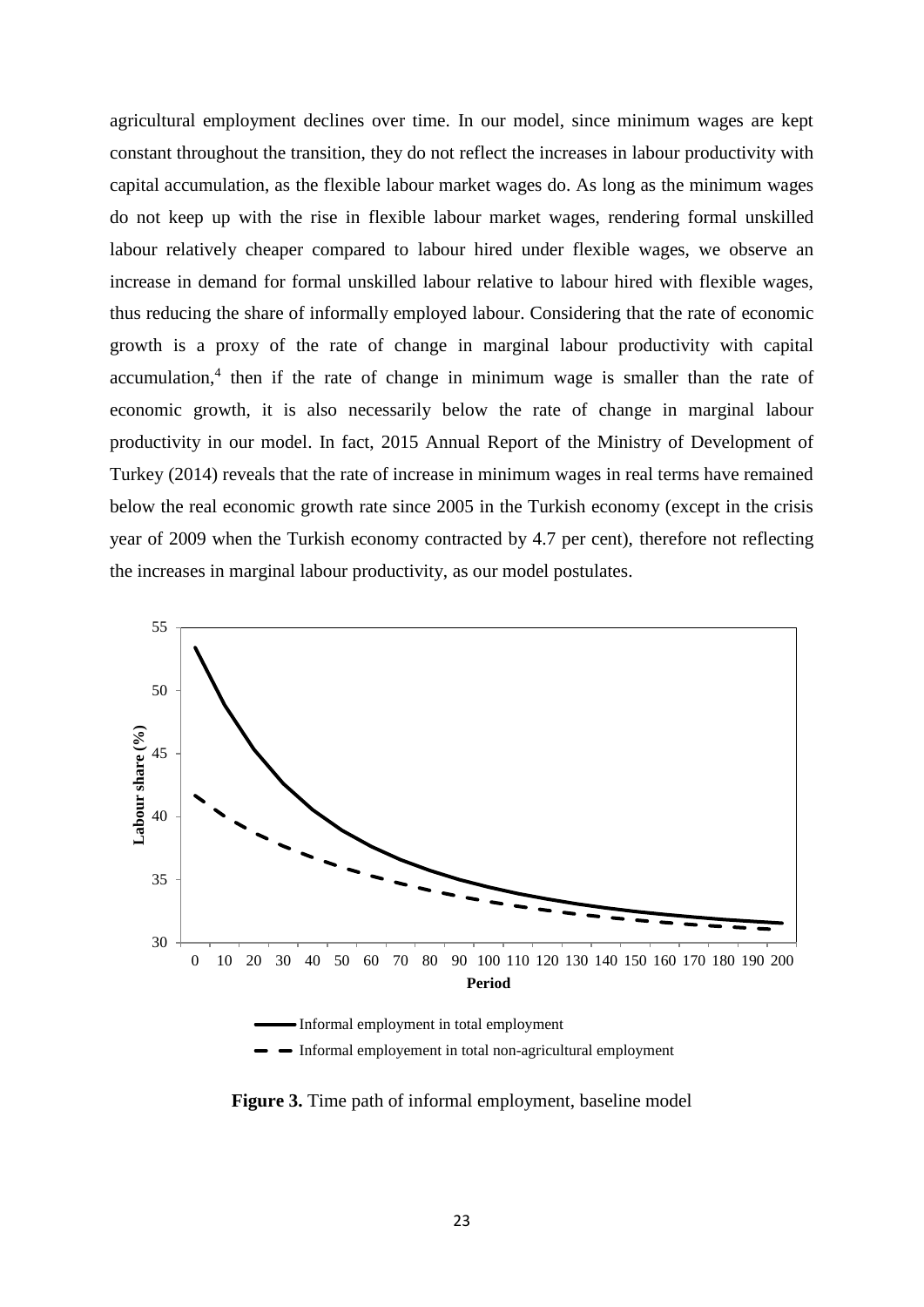#### **4 Labour market policy experiments at the steady state**

After having established how the economy behaves in transition towards the steady state with economic growth under the baseline conditions, one can now determine how the economy would react to exogenous changes in various labour market policies at the steady state with respect to the economy's main variables. In this section we first examine the impact of gradual increases in the minimum wage paid to the formal sector unskilled labour, and then elaborate on the effects of changes in payroll taxes, first imposed on the employer, then imposed on the employee. Lastly, we compare and contrast the relative impact of these changes in payroll taxes on informal employment and household felicity as measured by the composite consumption at the steady state, and assess which policy change would create a larger impact on these aggregates at the steady state.

#### **4.1 Changes in the minimum wage**

The steady state equilibrium impacts of increasing the minimum wage in 10 per cent increments from its baseline value are presented in Table 4. Increasing the minimum wage steadily at 10 per cent increments at the steady-state equilibrium leads to a consistent decrease in home-good price at about 1 per cent, and in flexible labour market wage at about 3.3 per cent. An increase in the minimum wage will reduce the demand for unskilled labour in the formal sector, holding all else constant, and the producer will try to compensate for the fall in the unskilled labour with other factors of production. Unskilled labour released from the formal sector will seek jobs in the informal labour market, reducing equilibrium wages there. With the fall in informal labour wages, efficiency wages of the skilled labour will also decline. Some of the unskilled labour released from the formal sector will be hired in the informal sector, expanding output, and reducing unit prices, as marginal costs decline in this sector. Our conclusion regarding the impact of a change in the minimum wage on informal wage concurs with the findings of Agenor and Aizenman (1999), arguing that there will be a fall in informal labour market wages if there is a rise in minimum wage.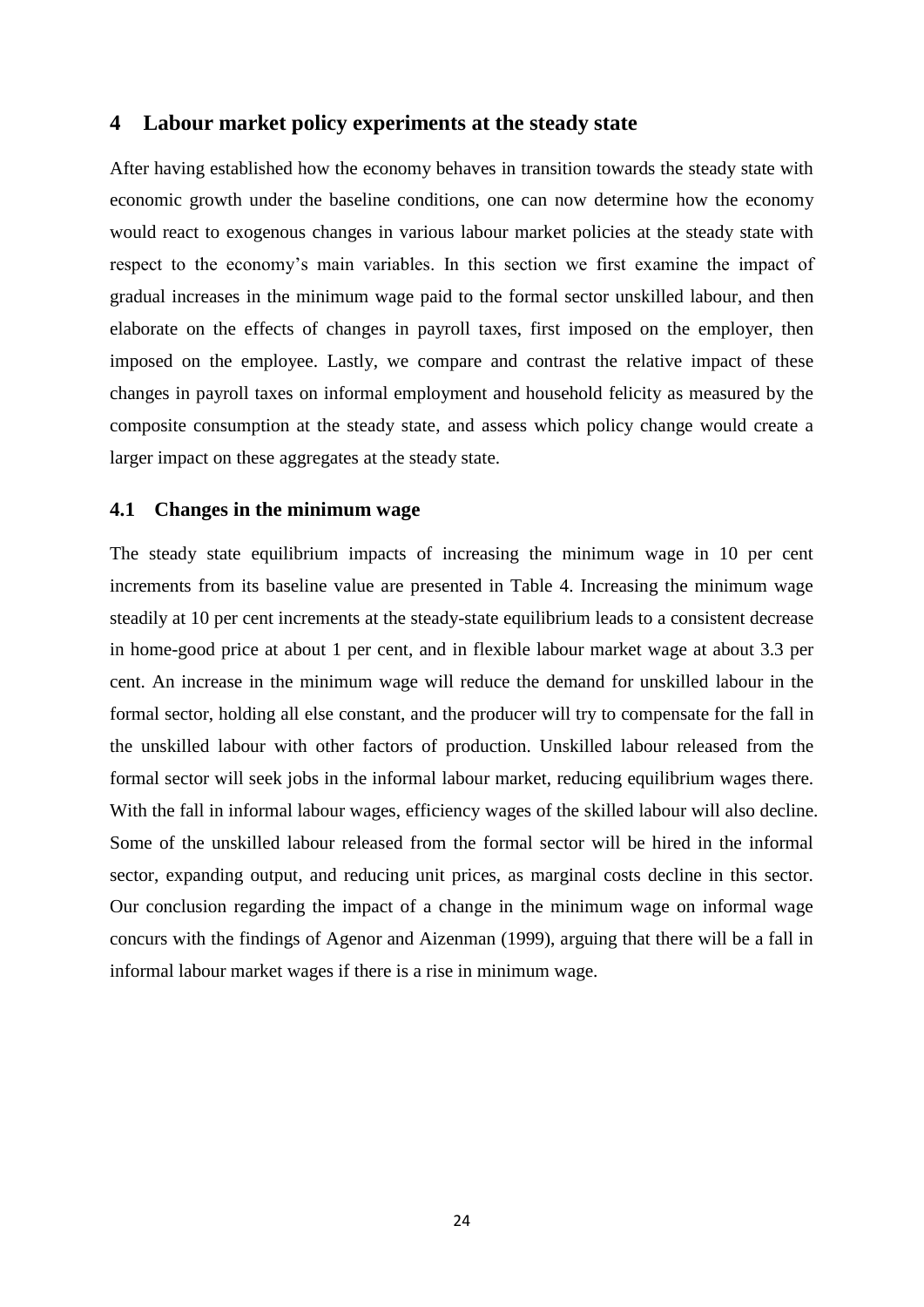| Informal wage | Informal<br>good price | Agricultural<br>output | Formal<br>sector<br>output | Informal<br>sector<br>output | Informal<br>sector<br>labour | Composite<br>consumption | <b>GDP</b> |
|---------------|------------------------|------------------------|----------------------------|------------------------------|------------------------------|--------------------------|------------|
| $-3.3$        | $-0.9$                 | 29.1                   | 2.6                        | 3.7                          | 6.2                          | 3.1                      | 2.8        |
| $-3.3$        | $-0.9$                 | 29.2                   | 2.2                        | 3.3                          | 5.7                          | 2.6                      | 2.4        |
| $-3.4$        | $-0.9$                 | 29.1                   | 1.8                        | 2.9                          | 5.4                          | 2.2                      | 2.0        |
| $-3.3$        | $-0.9$                 | 29.1                   | 1.3                        | 2.4                          | 4.9                          | 1.8                      | 1.6        |
| $-3.3$        | $-0.9$                 | 29.0                   | 0.9                        | 2.0                          | 4.5                          | 1.4                      | 1.3        |
| $-3.3$        | $-1.0$                 | 29.2                   | 0.5                        | 1.6                          | 4.2                          | 1.0                      | 1.0        |
| $-3.3$        | $-1.0$                 | 29.1                   | 0.1                        | 1.3                          | 3.7                          | 0.6                      | 0.7        |
| $-3.4$        | $-1.0$                 | 29.1                   | $-0.2$                     | 0.9                          | 3.3                          | 0.2                      | 0.5        |
| $-3.3$        | $-1.0$                 | 29.1                   | $-0.6$                     | 0.5                          | 3.1                          | $-0.1$                   | 0.3        |
| $-3.3$        | $-1.0$                 | 29.1                   | $-0.9$                     | 0.2                          | 2.6                          | $-0.4$                   | 0.2        |
| $-3.3$        | $-1.0$                 | 29.1                   | $-1.3$                     | $-0.1$                       | 2.4                          | $-0.7$                   | 0.3        |
| $-3.3$        | $-1.0$                 | 29.1                   | $-1.6$                     | $-0.4$                       | 2.1                          | $-1.0$                   | 0.4        |
| $-3.3$        | $-1.0$                 | 29.1                   | $-1.9$                     | $-0.7$                       | 1.8                          | $-1.3$                   | 0.7        |
| $-3.4$        | $-1.0$                 | 29.1                   | $-2.2$                     | $-0.9$                       | 1.5                          | $-1.6$                   | 1.1        |
| $-3.3$        | $-1.0$                 | 29.1                   | $-2.5$                     | $-1.2$                       | 1.2                          | $-1.8$                   | 1.8        |

**Table 4**. Steady state comparative statics of a 10 per cent consecutive change in minimum wage from initial value (% changes)

As flexible wages decline, and as agricultural production is labour intensive, agricultural output increases monotonically at the steady state equilibrium. Formal sector output, on the other hand, first increases with the increase in minimum wages, and then decreases at high minimum wage levels. This behaviour of the formal sector output indicates that as formal skilled labour wages fall with the increase in minimum wage, initially the increase in formal skilled employment sustains the increase in formal sector output, but at a critically high minimum wage level, the increase in minimum wage is no longer favourable, that is, and the output loss with the reduction in unskilled labour overcomes the output gain with the increase in skilled labour, thus decreasing the formal sector output. Informal sector output, on the other hand, monotonically increases as flexible wages decline with minimum wages, making it profitable to hire labour in the informal sector. Figure 4 depicts the response of sectoral labour shares and the share of informal employment in non-agricultural employment to changes in minimum wage at the steady-state equilibrium. Accordingly, as minimum wage rises, the formal sector firm replaces unskilled labour with skilled labour, and the unskilled labour exiting the formal sector is employed in the informal sector, and in the agricultural sector, to some degree.<sup>5</sup> We can conclude that increasing the minimum wage leads to a definite increase in the share of informal labour in total non-agricultural labour.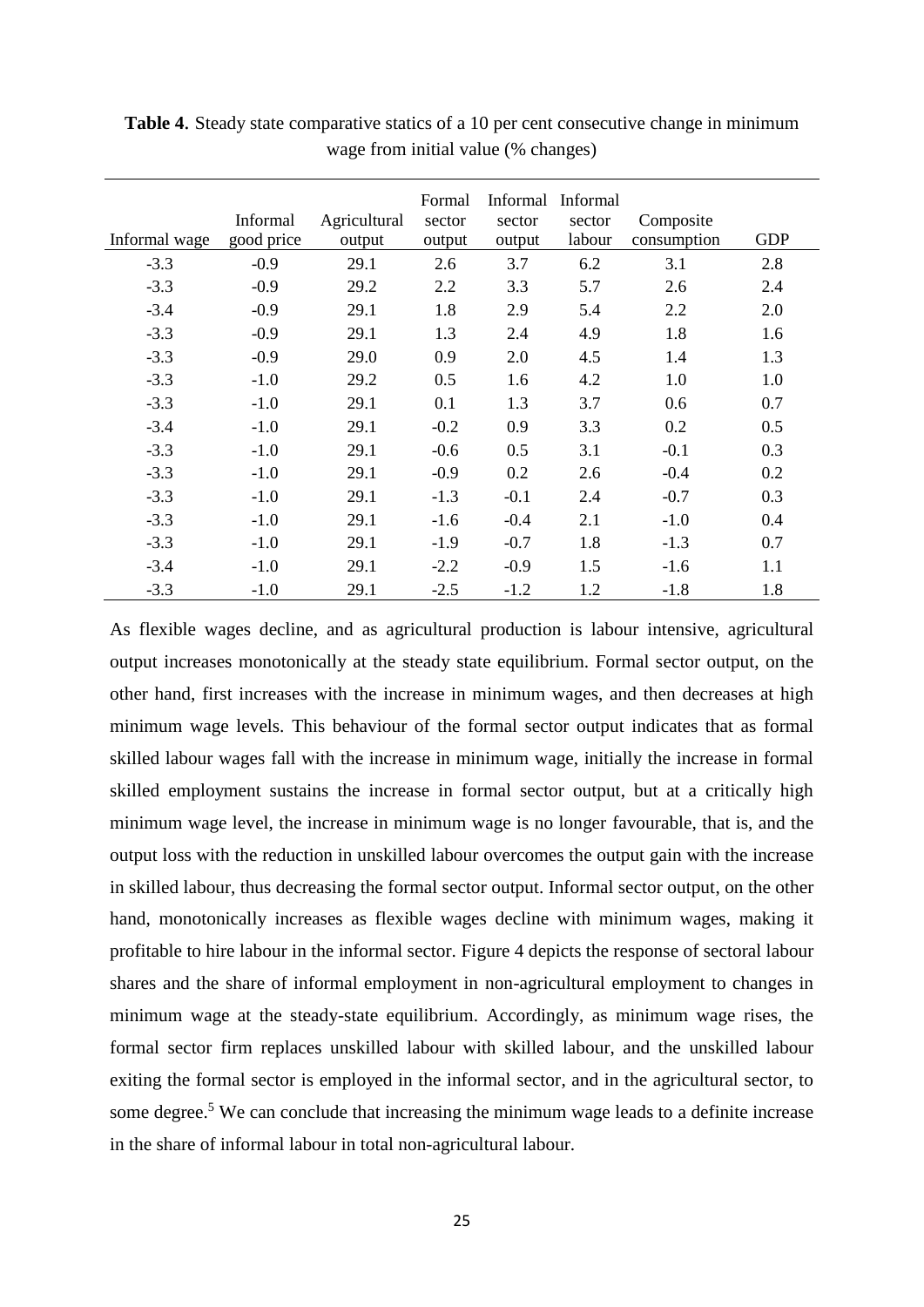

**Figure 4.** Steady state comparative statics of changes in minimum wage on sectoral labour shares

### **4.2 Changes in the payroll tax: Contribution by employer**

Table 5 summarizes the steady state impacts of changing the rate of payroll tax paid by employer on selected variables of the model. As the rate of payroll tax paid by employer increases, the flexible wage decreases, and along with it, the efficiency wage of formal skilled labour declines. Since the minimum wage is held constant at the baseline value, the formal unskilled labour becomes relatively more costly with the rise in payroll tax rate, and hence the formal sector producer tries to replace unskilled labour with skilled labour, and additionally, some of the unskilled labour that exit the formal sector is employed in the informal sector and some in agriculture. For low enough tax rates (lower than the baseline of 21.5 per cent), an increase in tax rate, the ensuing decrease in efficiency wages and the increased employment of skilled labour compensates for the exit of unskilled labour, and thus leads to an increase in formal sector output, but for large enough tax rates, the opposite is observed: the exit of unskilled labour and the resulting loss of output cannot be overcome by hiring more skilled labour. This implies that at high tax rates, the producer is now more sensitive to the increase in the tax rate than to the decrease in formal skilled labour wage. In fact, it may even be the case that as the tax rate increases, the unit cost of skilled labour increases even though the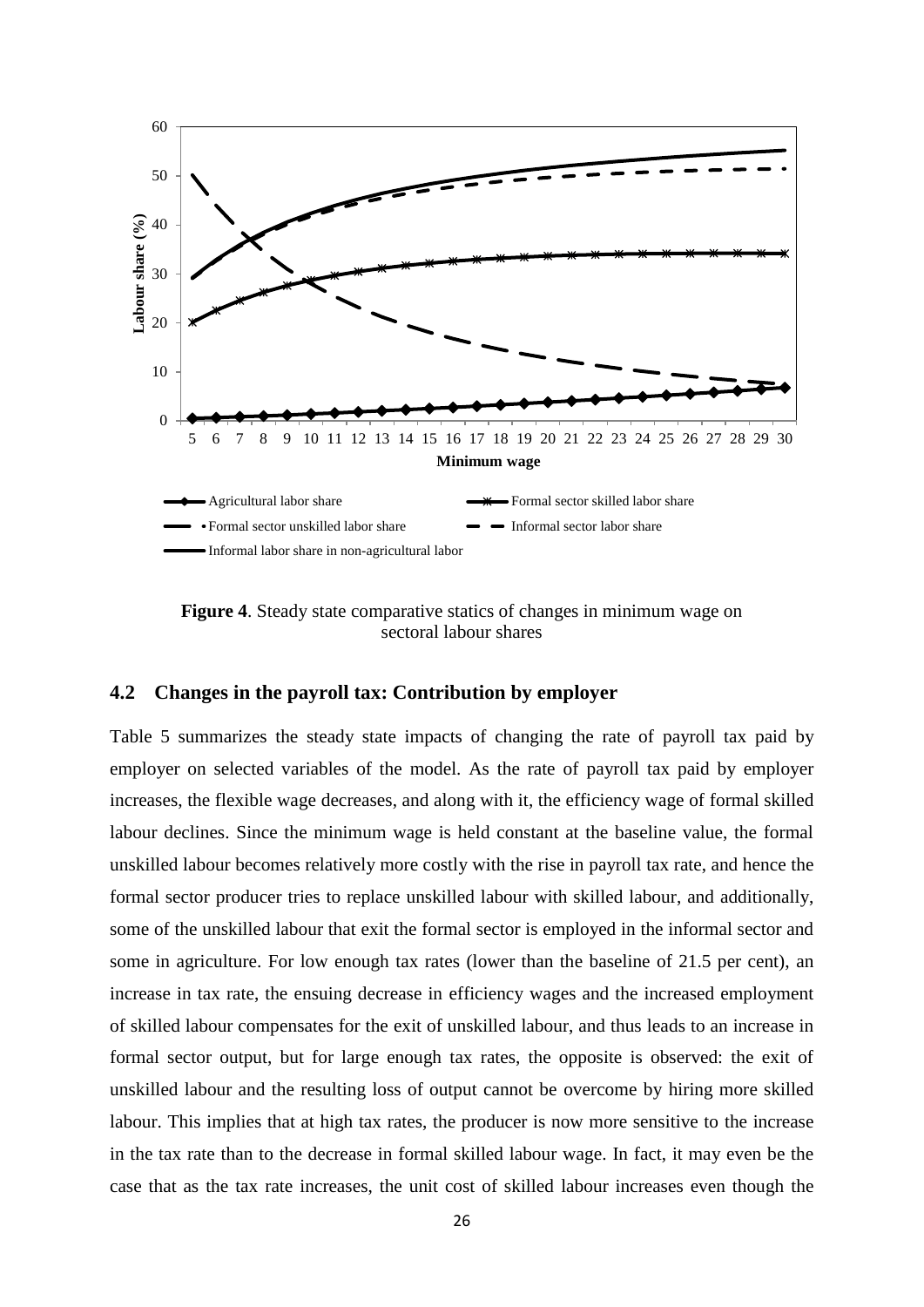wage decreases. As labour shifts from the formal labour market to informal (flexible) labour market and is hired in informal and agricultural sectors, production in these other sectors experience growth.

|       | Informal<br>wage | Informal<br>good price | Agricultural<br>output | Formal<br>sector<br>output | <b>Informal</b><br>sector<br>output | Informal<br>sector<br>labour | Composite<br>consumption | <b>GDP</b> |
|-------|------------------|------------------------|------------------------|----------------------------|-------------------------------------|------------------------------|--------------------------|------------|
| 0.05  | $-6.4$           | $-1.9$                 | 22.0                   | 0.8                        | 2.9                                 | 7.7                          | 1.6                      | 0.9        |
| 0.1   | $-6.1$           | $-1.8$                 | 20.8                   | 0.5                        | 2.5                                 | 7.2                          | 1.3                      | 0.6        |
| 0.15  | $-5.8$           | $-1.7$                 | 19.8                   | 0.3                        | 2.1                                 | 6.5                          | $1.0\,$                  | 0.4        |
| 0.2   | $-5.6$           | $-1.7$                 | 18.9                   | 0.0                        | 1.8                                 | 6.1                          | 0.7                      | 0.1        |
| 0.215 | $-1.7$           | $-0.5$                 | 5.1                    | 0.0                        | 0.5                                 | 1.8                          | 0.2                      | 0.0        |
| 0.25  | $-3.8$           | $-1.1$                 | 12.3                   | $-0.2$                     | 1.1                                 | 3.8                          | 0.3                      | $-0.1$     |
| 0.3   | $-5.2$           | $-1.5$                 | 17.3                   | $-0.4$                     | 1.3                                 | 5.2                          | 0.3                      | $-0.3$     |
| 0.35  | $-5.0$           | $-1.5$                 | 16.6                   | $-0.6$                     | 1.1                                 | 4.8                          | 0.1                      | $-0.4$     |
| 0.4   | $-4.8$           | $-1.4$                 | 15.9                   | $-0.8$                     | 0.9                                 | 4.4                          | $-0.1$                   | $-0.6$     |
| 0.45  | $-4.6$           | $-1.4$                 | 15.3                   | $-0.9$                     | 0.7                                 | 4.0                          | $-0.3$                   | $-0.7$     |
| 0.5   | $-4.5$           | $-1.3$                 | 14.8                   | $-1.1$                     | 0.5                                 | 3.9                          | $-0.4$                   | $-0.9$     |

**Table 5.** Steady state comparative statics of an increase in formal firm's payroll tax rate (% changes)

*Note*: Steady state equilibrium corresponds to the values in shaded cells.

#### **4.3 Changes in the payroll tax: Contribution by employee**

In the formal sector analysis, we have shown that skilled worker effort at the equilibrium is constant. Therefore, in order for the worker to exert constant effort, when there is a rise in the payroll tax on the worker, holding all else constant, there needs to be a compensating increase in the formal skilled worker wage. That is, holding the informal labour wage constant, formal skilled worker wage rises relative to informal labour wage. Holding the informal wage constant, formal skilled labour becomes relatively more expensive which reduces the demand for skilled workers in the formal sector. Workers released from the formal sector are employed in the informal sector and the agricultural sector, and as there is higher labour supplied in the informal labour market, informal labour market wages tend to decrease. Note that although informal sector labour increases, output in this sector decreases for tax rates higher than 15 percent, as this sector loses competitiveness to agricultural sector and loses capital as its relative price decreases. GDP continuously falls as the formal sector makes up for a large share of GDP. Similarly, as income falls, consumer felicity falls with increasing payroll tax rate on employee (that is, increasing transfers cannot make up for the decreasing wage income).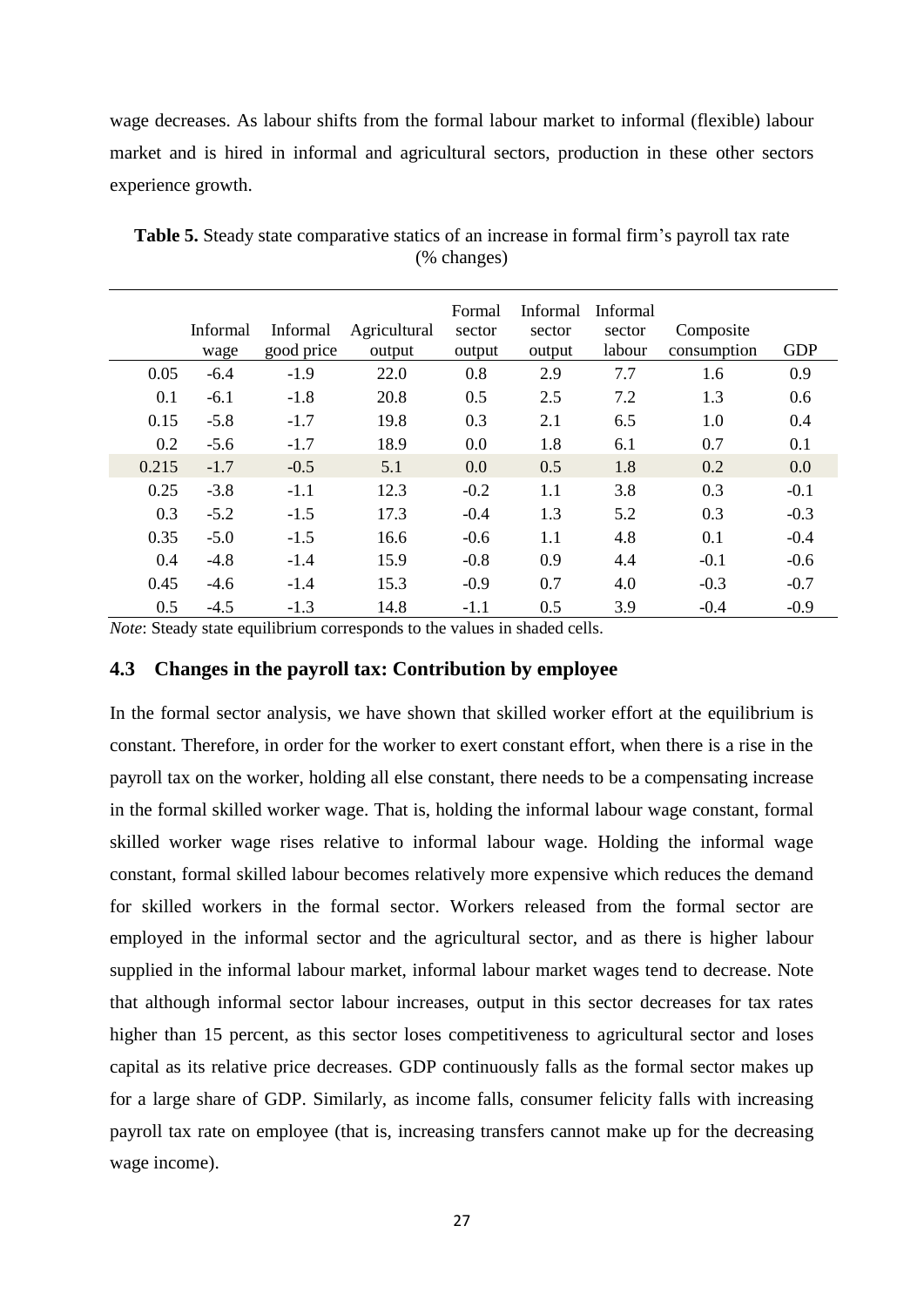| ັ<br>$\overline{\phantom{a}}$ |                  |                           |                        |                            |                                     |                              |                          |            |  |
|-------------------------------|------------------|---------------------------|------------------------|----------------------------|-------------------------------------|------------------------------|--------------------------|------------|--|
| Tax rate                      | Informal<br>wage | Informal<br>good<br>price | Agricultural<br>output | Formal<br>sector<br>output | <b>Informal</b><br>sector<br>output | Informal<br>sector<br>labour | Composite<br>consumption | <b>GDP</b> |  |
| 0.05                          | $-5.0$           | $-1.5$                    | 16.6                   | $-1.5$                     | 0.1                                 | 3.8                          | $-0.9$                   | $-1.4$     |  |
| 0.1                           | $-5.3$           | $-1.6$                    | 17.6                   | $-1.6$                     | 0.0                                 | 3.9                          | $-1.0$                   | $-1.6$     |  |
| 0.15                          | $-5.6$           | $-1.7$                    | 18.7                   | $-1.8$                     | $-0.1$                              | 4.2                          | $-1.1$                   | $-1.7$     |  |
| 0.2                           | $-5.9$           | $-1.8$                    | 20.0                   | $-2.1$                     | $-0.2$                              | 4.2                          | $-1.3$                   | $-1.9$     |  |
| 0.25                          | $-6.3$           | $-1.9$                    | 21.4                   | $-2.3$                     | $-0.3$                              | 4.2                          | $-1.5$                   | $-2.1$     |  |
| 0.3                           | $-6.7$           | $-2.0$                    | 23.0                   | $-2.7$                     | $-0.4$                              | 4.6                          | $-1.7$                   | $-2.4$     |  |
| 0.35                          | $-7.1$           | $-2.1$                    | 24.9                   | $-3.1$                     | $-0.7$                              | 4.6                          | $-2.1$                   | $-2.8$     |  |
| 0.4                           | $-7.7$           | $-2.3$                    | 27.1                   | $-3.8$                     | $-1.0$                              | 4.9                          | $-2.5$                   | $-3.3$     |  |
| 0.45                          | $-8.3$           | $-2.5$                    | 29.8                   | $-4.6$                     | $-1.4$                              | 4.8                          | $-3.0$                   | $-3.9$     |  |
| 0.5                           | $-9.1$           | $-2.8$                    | 33.1                   | $-5.9$                     | $-2.1$                              | 4.8                          | $-3.8$                   | $-4.8$     |  |

**Table 6.** Steady state comparative statics of an increase in worker's payroll tax rate (% changes)

*Note*: Steady state equilibrium corresponds to the values in shaded cells.

#### **4.4 Relative effectiveness of payroll tax rate changes**

Figure 5 demonstrates the relative impact of changes in the rates of payroll tax paid by the employer and the employee on steady state informal employment as a share in nonagricultural employment. The vertical axis on Figure 5 stands for the partial derivatives of informal employment share in non-agricultural employment with respect to payroll tax rates levied on the employer and the employee. Accordingly, for low tax rates (lower than 29.5 per cent), the impact of changing the payroll tax paid by employer on the informal employment share is higher, while for relatively high tax rates, the impact of changing the payroll tax paid by the employee is higher. That is, if the policymakers decrease the payroll tax on employer at the steady state (holding all lese constant), the reduction in informal employment share would be higher compared to when policymakers reduce the payroll tax on employee. This implies that for tax rates below 29.5 per cent, decreasing the tax burden of the employer rather than the employee proves to be more effective in reducing the informal employment share by reducing the formal labour cost.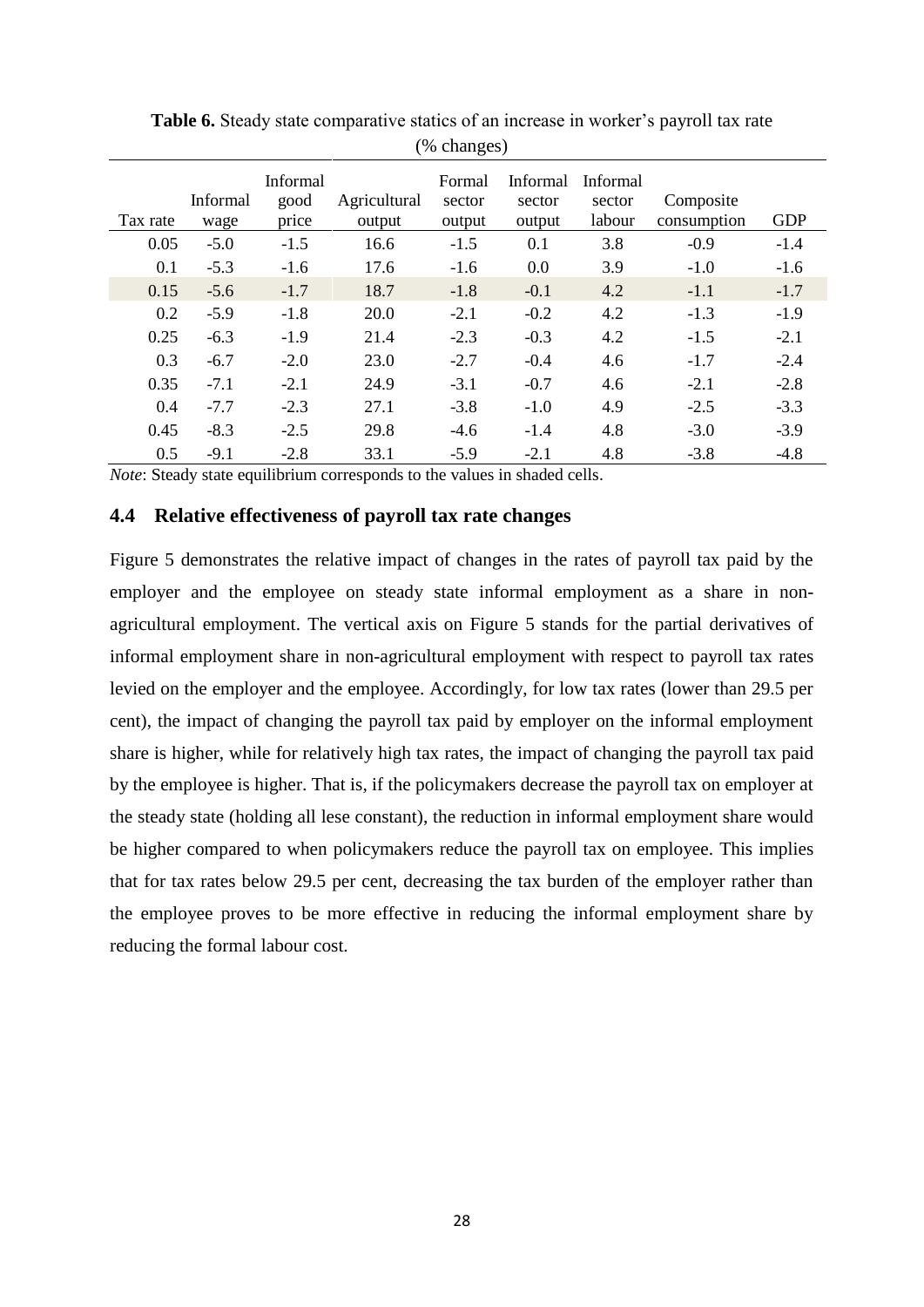

**Figure 5**. Steady state effects of payroll tax rate changes on the share of informal employment in non-agricultural employment

On the other hand if the objective is to increase the composite consumption, or the felicity of the consumer as given in equation (5), the policymakers could increase the rate of payroll tax on employer up to 35 per cent and thus increase consumer felicity, as shown in Figure 6. For payroll tax rates on employer above 35 per cent, consumer felicity starts to decline according to the model results. This outcome implies that at high tax rates on employer, the government loses the tax base and thus encounters a reduction in transfers to consumers, which reduces the disposable income and expenditures. Conversely, increasing the rate of payroll tax on employee consistently decreases consumer felicity (consumer felicity is always positive but diminishing with payroll tax on employee). If the objective of the policymakers is to increase the consumption composite or the consumer felicity, they should increase the payroll tax on employer from the baseline up to 35 per cent to increase transfers to the consumers and thus increase the disposable income and expenditures. Decreasing the payroll tax on employee from its baseline value monotonically increases consumer felicity, as the reduction of tax on wage income increases the consumer's disposable income directly, although there is a decrease in transfers. This result is notable in the sense that the increase in after-tax wage income overcomes any decrease in transfers due to the decrease in tax rate. At the steady state,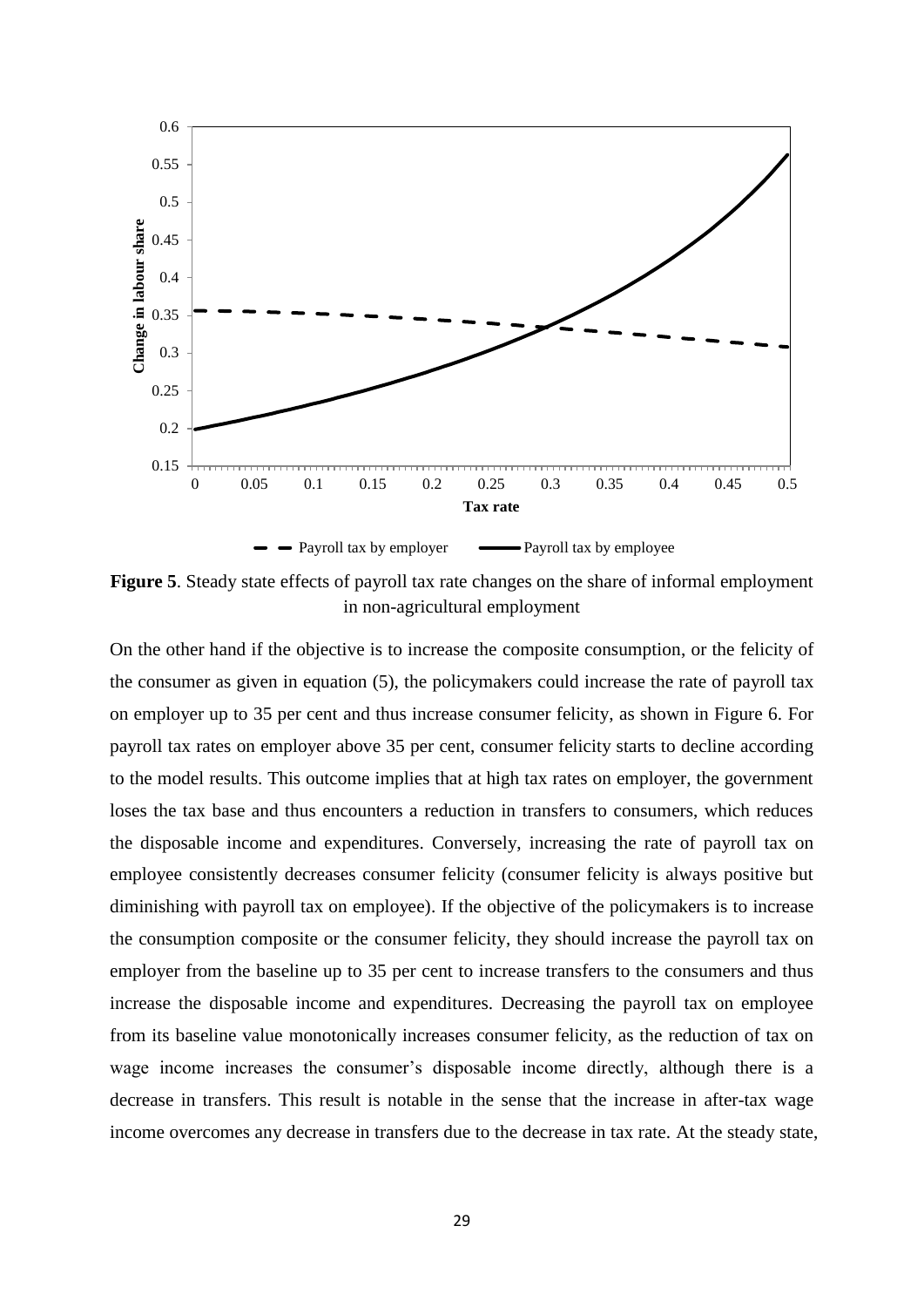since savings are equal to zero, an increase in disposable income implies an equivalent increase in expenditures and thus in consumption composite.



**Figure 6**. Steady state effects of payroll tax rate changes on composite consumption (per period felicity)

## **5 Conclusion**

In this paper we build a multi-sector dynamic general equilibrium model of an economy with segmented labour markets and an informal sector to examine the evolution of the informal sector with the economy's transition towards the steady state with capital accumulation, as well as the impact of certain labour market policies on the size of the informal production and employment at the steady state. The model's initial equilibrium has been calibrated to the Turkish economy for the year 2006, when the share of informal employment in total non-agricultural employment has embarked on a downward trend. Baseline simulation results from our model corroborate this downward trend, particularly taking into account that the increase in minimum wages of the unskilled formal workers in Turkey have not kept up with labour productivity growth, or economic growth, after the mid-2000s, rendering unskilled formal workers relatively lower cost. Although the share of informal workers decline, which can be considered to be a positive outcome, we see that as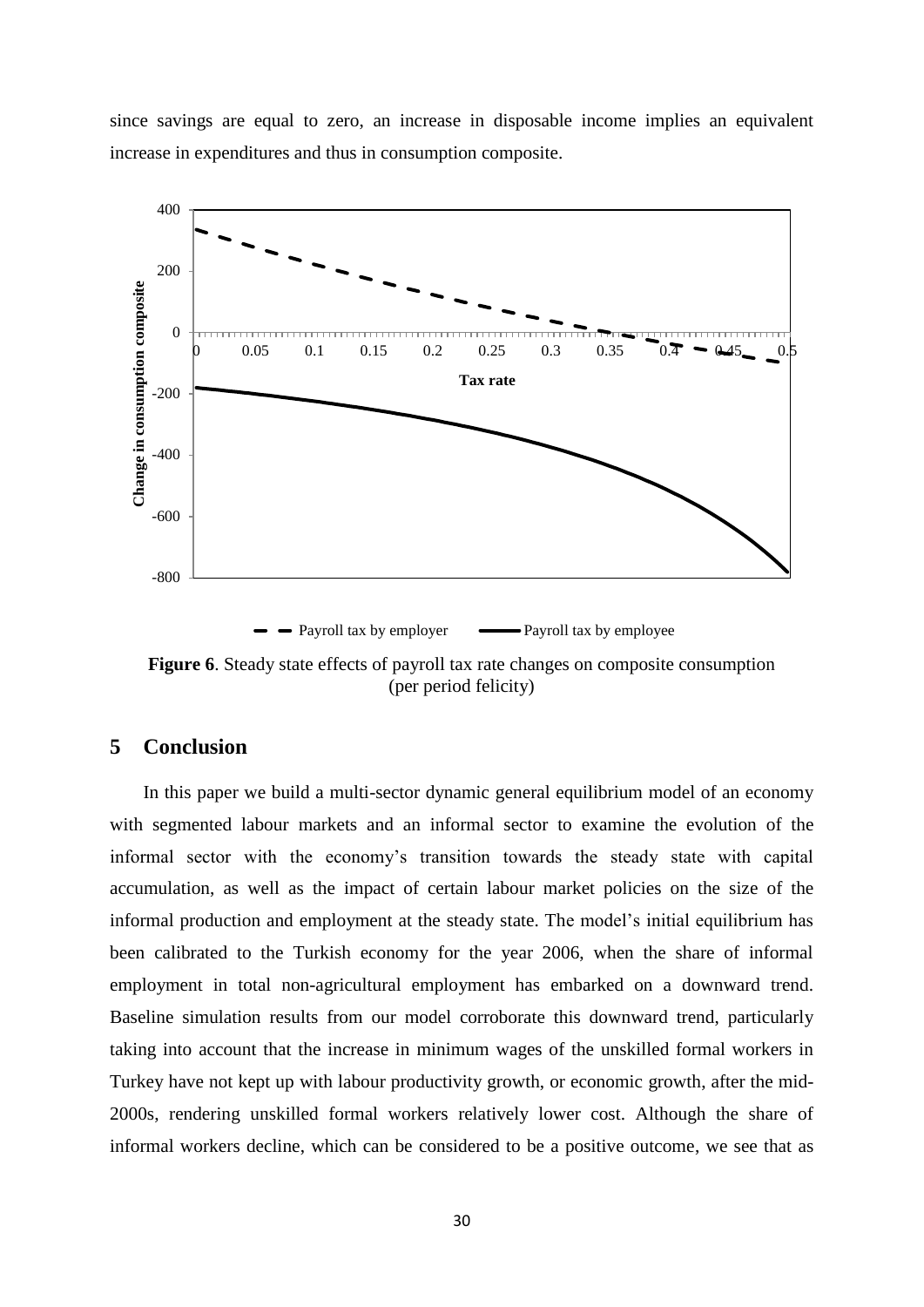labour exits from agricultural sector with the growth in the economy, formal sector increasingly hires unskilled labour, getting locked into low-skilled production.

Within our model, we also show the steady state comparative statics of certain labour market policy changes, such as increases in minimum wage and changes in payroll tax rates imposed on the employer as well as the employee. Results from these comparative statics exercises have significant implications with respect to informal employment as well as household welfare at the steady state. For instance, increasing the minimum wage of the formal unskilled worker increases the informal employment, and at the same time increases household felicity, but only up to a point. That is, increasing the minimum wage too much reduces the formal tax base by discouraging the formal producer from hiring formal workers thus reduces the transfers to the household, and reduces consumption expenditures. Similarly, increasing the payroll tax rates by both the employee and the employer increases the informal employment, but their effects on household felicity are diverse. Our results show that the appropriate design and implementation of policy depends on the policymaker's ultimate objective: if the objective is to reduce informal employment, then decreasing the payroll tax rate imposed on employer takes priority, on the other hand if the objective is to increase consumer welfare at the steady state, decreasing payroll tax rate imposed on employee together with increasing payroll tax rate on employer (up to a certain extent) takes precedence.

Our paper from the outset assumes that there is duality or segmented labour markets in the economy where formal workers earn a legally determined minimum wage or an efficiency wage set above the competitive market-determined wage, and where informal workers earn the market determined flexible wage. There is a separate strand of literature which questions this dual labour market structure, and asserts that informal employment is a voluntary employment decision by workers as an alternative employment opportunity based on their income or utility maximization (for example, see Günther & Launov, 2012). In our model, although informal employment depends on formal labour market conditions and is involuntary to avoid unemployment, it still has benefits to the worker particularly with respect to immediate avoidance of formal payroll taxation. In this respect, the model does not leave out or overlook the advantages of being informal for a worker.

31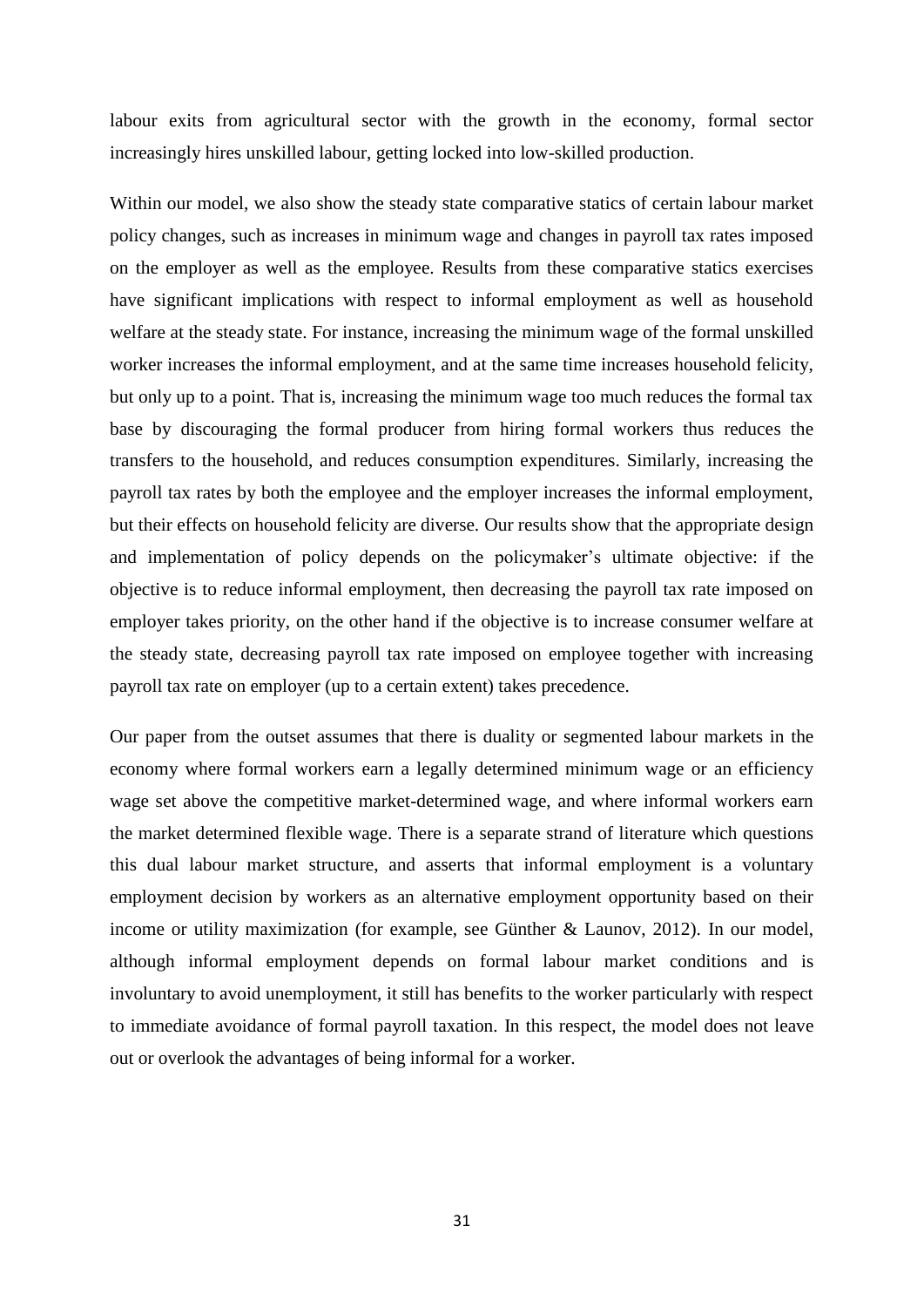### **APPENDIX A**

The function for capital accumulation is derived from the representative household's intertemporal budget constraint. Assuming that domestic capital markets are closed to international flows, total assets owned by the representative household are composed of capital holdings and land holdings as follows:

$$
a = p_k k + p_z Z
$$

where  $p_k$  is the price of capital good, *Z* is the total land and  $p_Z$  is the price per unit of land (Roe et al., 2010). Capital good is produced in the formal sector, and the price of the good produced in the formal sector is uniform, hence we set  $p_k = p_F$ , which is the constant world price. Also we assume that land area is normalized to 1,  $Z = 1$ . Then,

$$
\dot{a} = p_F \dot{k} + \dot{p}_Z \tag{A1.1}
$$

Moreover, with r as the return on household assets,  $ra = p_F rk + rp_z$ .

Assuming that the household is in equilibrium with respect to the alternative asset returns, that is, the household indifference requires that the return on capital is equal to the return on land,

or, 
$$
r = \frac{\pi_A^*}{p_Z} + \frac{\dot{p}_Z}{p_Z}
$$
 which yields,  
\n
$$
ra = p_F r k + \pi_A^* + \dot{p}_Z
$$
\n(A1.2)

Replacing (A1.1) and (A1.2) in the representative household's intertemporal budget constraint, we obtain,

$$
p_{F}\dot{k} + \dot{p}_{Z} = \Omega + p_{F}rk + \pi_{A}^{*} + \dot{p}_{Z} + T - E
$$

or,

$$
\dot{k} = \frac{1}{p_F} (\Omega + p_F r k + \pi_A^* + T - E)
$$

Assuming that the formal sector good is the numeraire and setting  $p_F \equiv 1$ , we obtain the economy's rule of capital accumulation, as given in equation (8).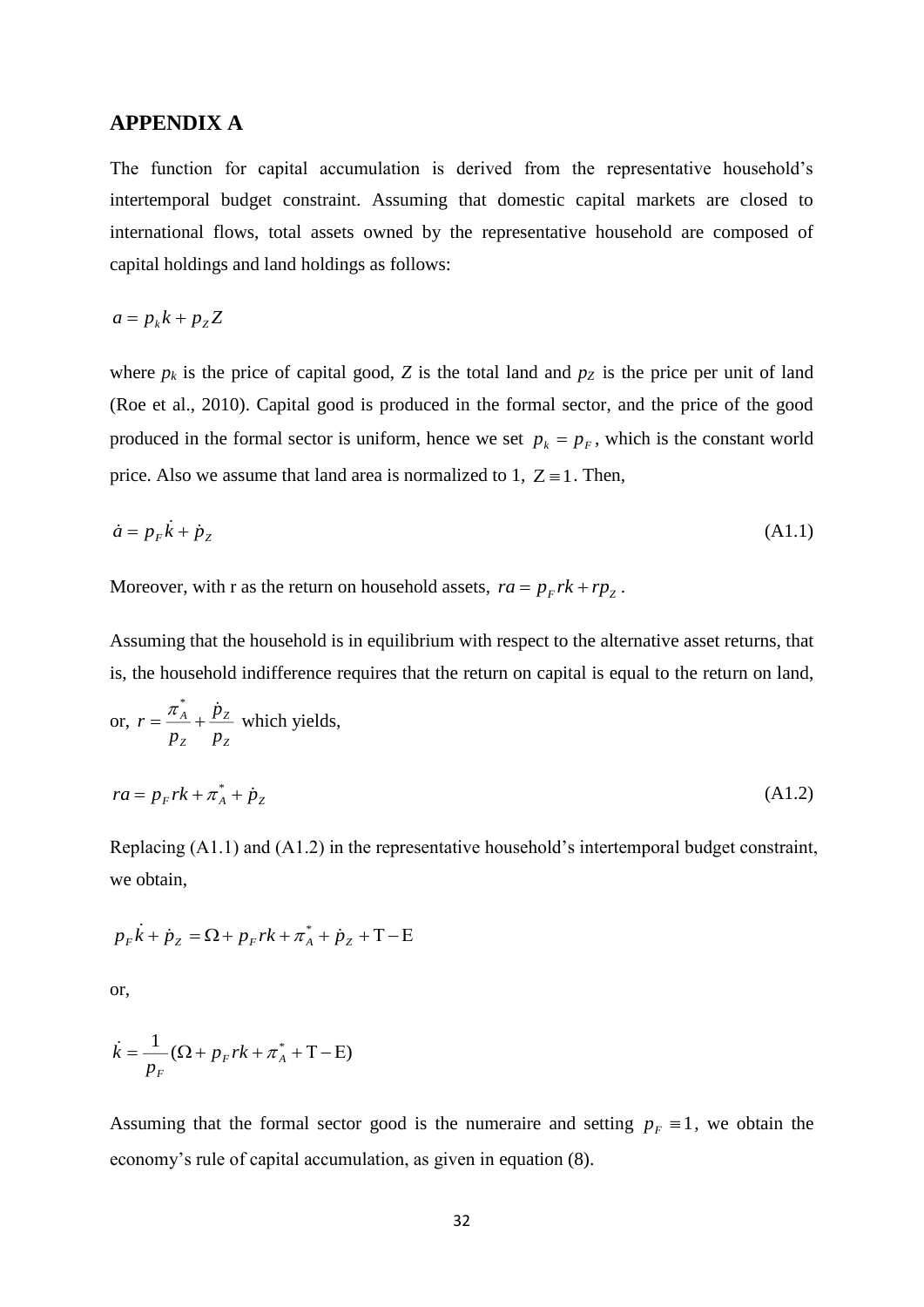#### **APPENDIX B**

Let  $Y = F(K, L) = K^{\beta} L^{1-\beta}$  be some generic aggregate production function where we assume away any technological change or TFP growth, as we have in the model. This assumption is reasonable since Atiyas and Bakış (2014) show that for the period after 2006, TFP growth in Turkey has remained at 0 per cent, and even has turned negative according to some alternative measurements. Given this aggregate production function, the marginal productivity of labour is

$$
MP_L = \frac{\Delta Y}{\Delta L} = (1 - \beta) \frac{Y}{L}
$$

And the change in the *MP<sup>L</sup>* with respect to capital accumulation is

$$
\frac{\Delta MP_L}{\Delta K} = \beta (1 - \beta) \frac{Y}{KL} \text{ or } \Delta MP_L = \beta (1 - \beta) \frac{Y}{L} \frac{\Delta K}{K},
$$

Furthermore,

*K K L L Y*  $\frac{\Delta Y}{Y} = (1 - \beta) \frac{\Delta L}{Y} + \beta \frac{\Delta K}{Y}$ . With  $\frac{\Delta L}{Y} = 0$ *L*  $\frac{L}{L}$  = 0 as we assume in the model, and with capital

accumulation as the main source of growth,  $\frac{dx}{Y} = \beta \frac{dx}{K}$ *K Y*  $\frac{Y}{\rho} = \beta \frac{\Delta}{\rho}$  $\frac{\Delta Y}{\Delta t} = \beta \frac{\Delta K}{\Delta t}$ . Then,

$$
\Delta MP_L = \beta (1 - \beta) \frac{Y}{L} \frac{\Delta K}{K} = \beta (1 - \beta) \frac{Y}{L} \frac{\Delta Y}{Y} \frac{1}{\beta} = (1 - \beta) \frac{Y}{L} \frac{\Delta Y}{Y}
$$

Finally, with  $MP_L = (1 - \beta) \frac{Y}{L}$  or,  $\frac{Y}{L} = \frac{MP_L}{1 - \beta}$  $MP_{L}$ *L*  $\frac{Y}{I} = \frac{MP_L}{P}$ , one can rewrite *Y*  $MP_{L} = (1 - \beta) \frac{MP_{L}}{1 - \beta} \frac{\Delta Y}{Y}$  $\Delta$  $\overline{a}$  $\triangle MP_{L} = (1 \beta$  $\beta)^{\frac{1}{2}}$  $(1-\beta)\frac{m_{L}}{1-\beta}$  or, *Y Y MP MP L*  $\frac{\Delta MP_L}{\Delta P} = \frac{\Delta}{\Delta P}$ .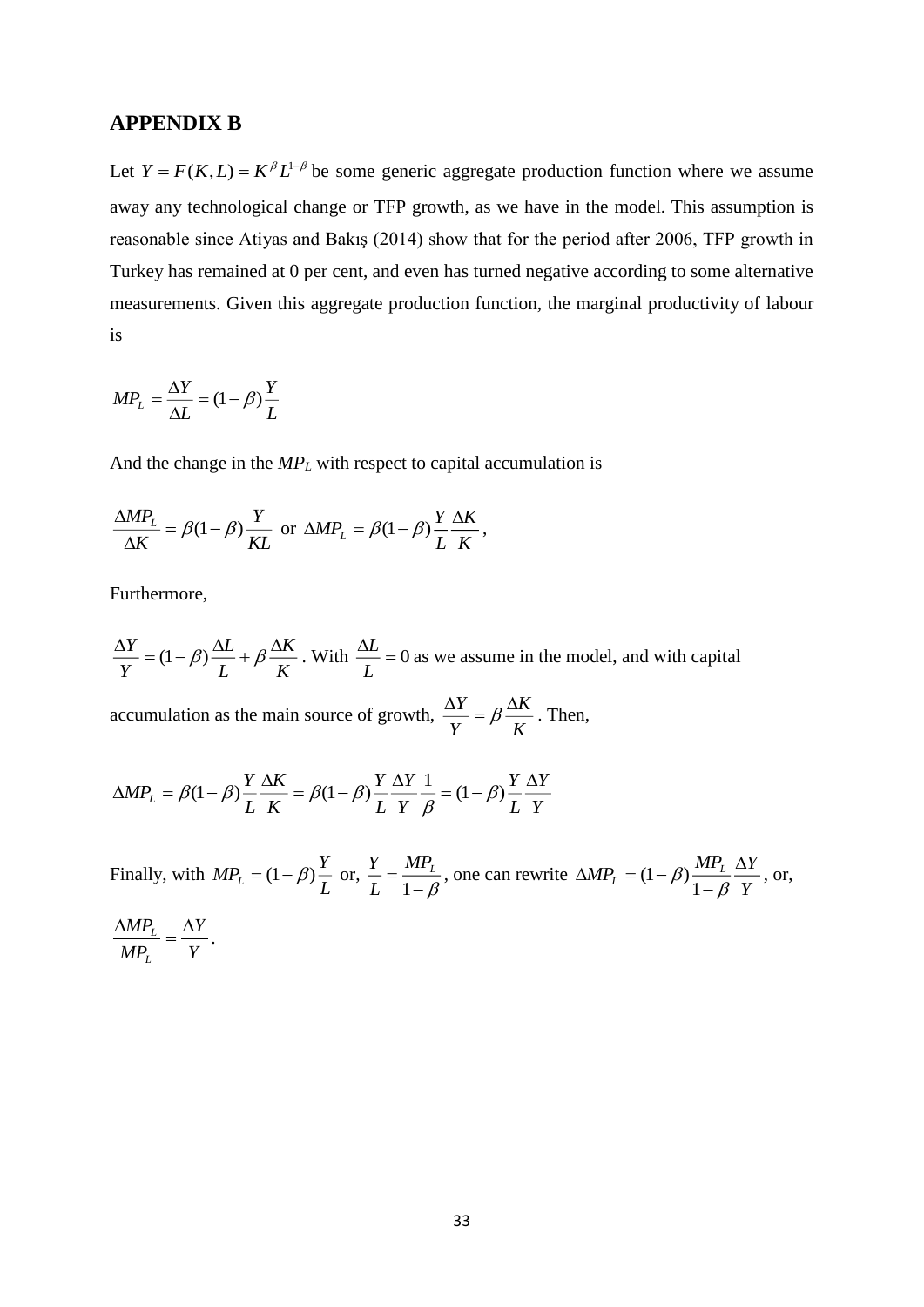## **Endnotes**

- 1. 2013 is the latest year for which data on informal employment is available in the TurkSTAT database.
- 2. Details of the derivation are available in Appendix A.
- 3. Using standard Mincer earning regressions at the mean with ordinary least squares (OLS), Tansel and Kan (2012) establish the existence of informality penalty for the period 2006-2009 in Turkey, moreover, they show that formal-salaried workers are paid significantly higher than their informal counterparts. Taymaz (2009) also finds that there exists a significant productivity gap between informal and formal firms, and a wage gap between informal and formal workers, and that these findings are robust with respect to manufacturing and services sectors, as well as firm size and gender.
- 4. Please see Appendix B for an explanation.
- 5. Our results concur with those of Suryahadi et al. (2003) concerning the impact of increases in the minimum wage in the case of Indonesia in the early 2000s, that urban white collar workers benefit from an increase in the minimum wages while others, such as the females, the young and the less educated, are negatively affected. In particular, they state that those who lose their jobs in the formal sector face lower earnings and poorer working conditions in the informal sector.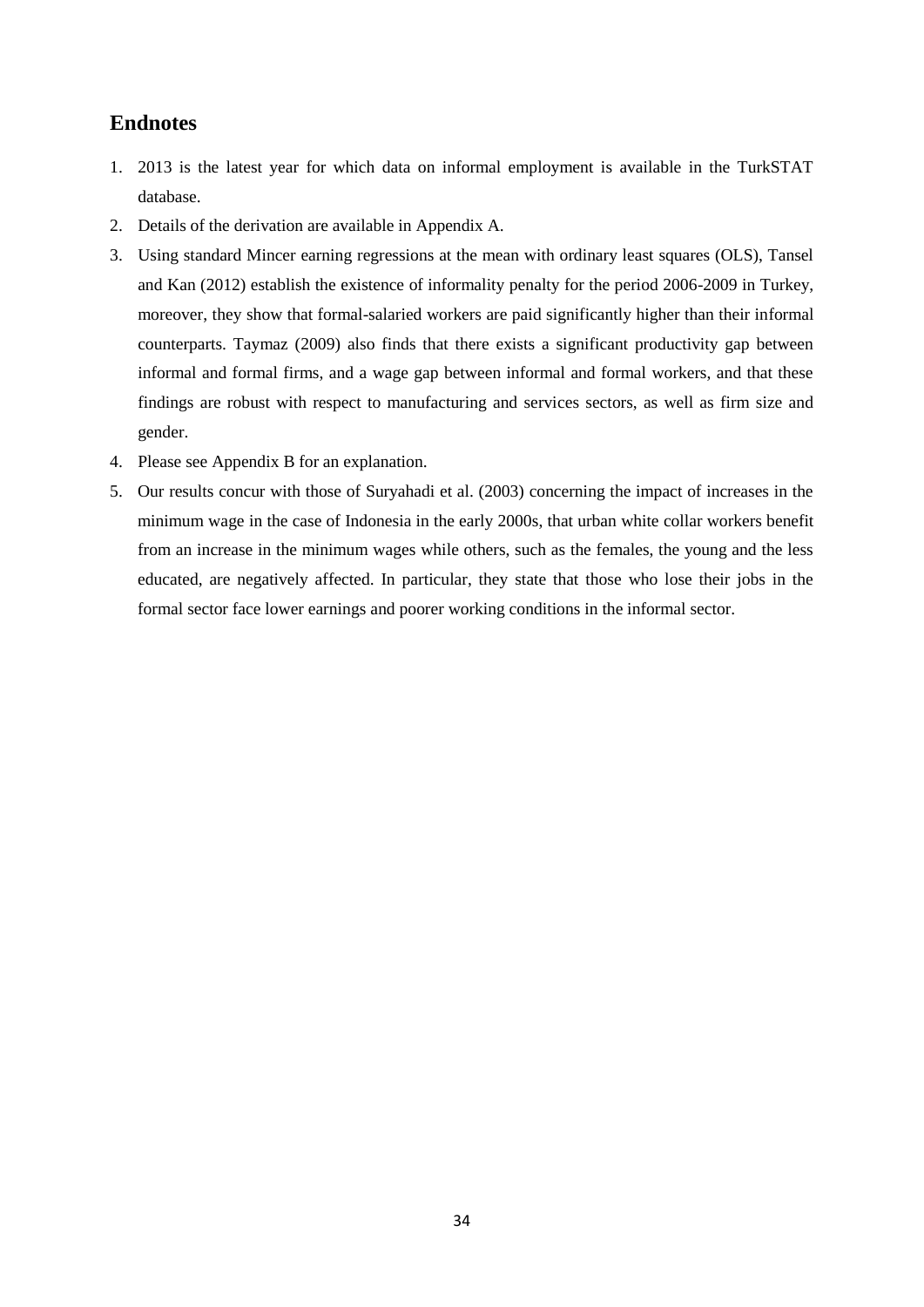### **References**

- Agénor, P.-R. & Aizenman, J. (1999). Macroeconomic adjustment with segmented labour markets. *Journal of Development Economics*, 58, 277--296.
- Albrecht, J., Navarro, L. & Vroman, S. (2009). The Effects of Labour Market Policies in an Economy with an Informal Sector. *The Economic Journal* 119, 1105-1129.
- Atiyas, İ. & Bakış, O. (2014). Türkiye'de Toplam ve Sektörel Toplam Faktör Verimliliği Büyüme Hızları: Bir Büyüme Muhasebesi Çalışması (Aggregate and Sectoral TFP Growth in Turkey: A Growth Accounting Exercise). *İktisat, İşletme ve Finans*, 29, 9- 36.
- Aydın, E. (2009). *Formel Ve Enformel Sektör Ücret Farklılıkları: Katmanlı İşgücü Piyasası Kuramının Türkiye Emek Piyasasına Uygulanması (Formal and Informal Sector Wage Differentials: An Application of the Segmented Labour Markets Theory to the Turkish Labour Market)*. Unpublished M.Sc. Thesis. İstanbul Technical University, Institute of Social Sciences.
- Barro, R.J. & Sala-i-Martin, X. (2004). *Economic Growth, 2nd Edition*. Cambridge, MA: The MIT Press.
- Fajnzylber, P. (2001). *Minimum wage effects throughout the wage distribution: Evidence from Brazil's formal and informal sectors* (Working Paper No. 151). Belo Horizonte – MG: Federal University of Minas Gerais, CEDEPLAR.
- Fortin, B., Marceau, N. & Savard, L. (1997). Taxation, wage controls and the informal sector. *Journal of Public Economics* 66, 293-312.
- Fugazza, M. & Jacques, J.-F. (2003). Labour market institutions, taxation and the underground economy. *Journal of Public Economics,* 88, 395-418.
- Günther, I. & Launov, A. (2012). Informal employment in developing countries: Opportunity or last resort?. *Journal of Development Economics*, 97, 88-98.
- Ihrig, J. & Moe, K.S. (2004). Lurking in the shadows: the informal sector and government policy. *Journal of Development Economics*, 73, 541-557.
- Johnson, S., Kaufman, D. &Shleifer, D. (1997). The unofficial economy in transition. *Brookings Papers on Economic Activity,* 2, 159-239.
- Jonasson, E. (2012). Government effectiveness and regional variation in informal employment. *The Journal of Development Studies*, 48, 481-497.
- Kelley, B. (1994). The Informal Sector and the Macroeconomy: A Computable General Equilibrium Approach for Peru. *World Development*, 22, 1393-1411.
- Lemos, S. (2009). Minimum wage effects in a developing country. *Labour Economics,* 16, 224-237.